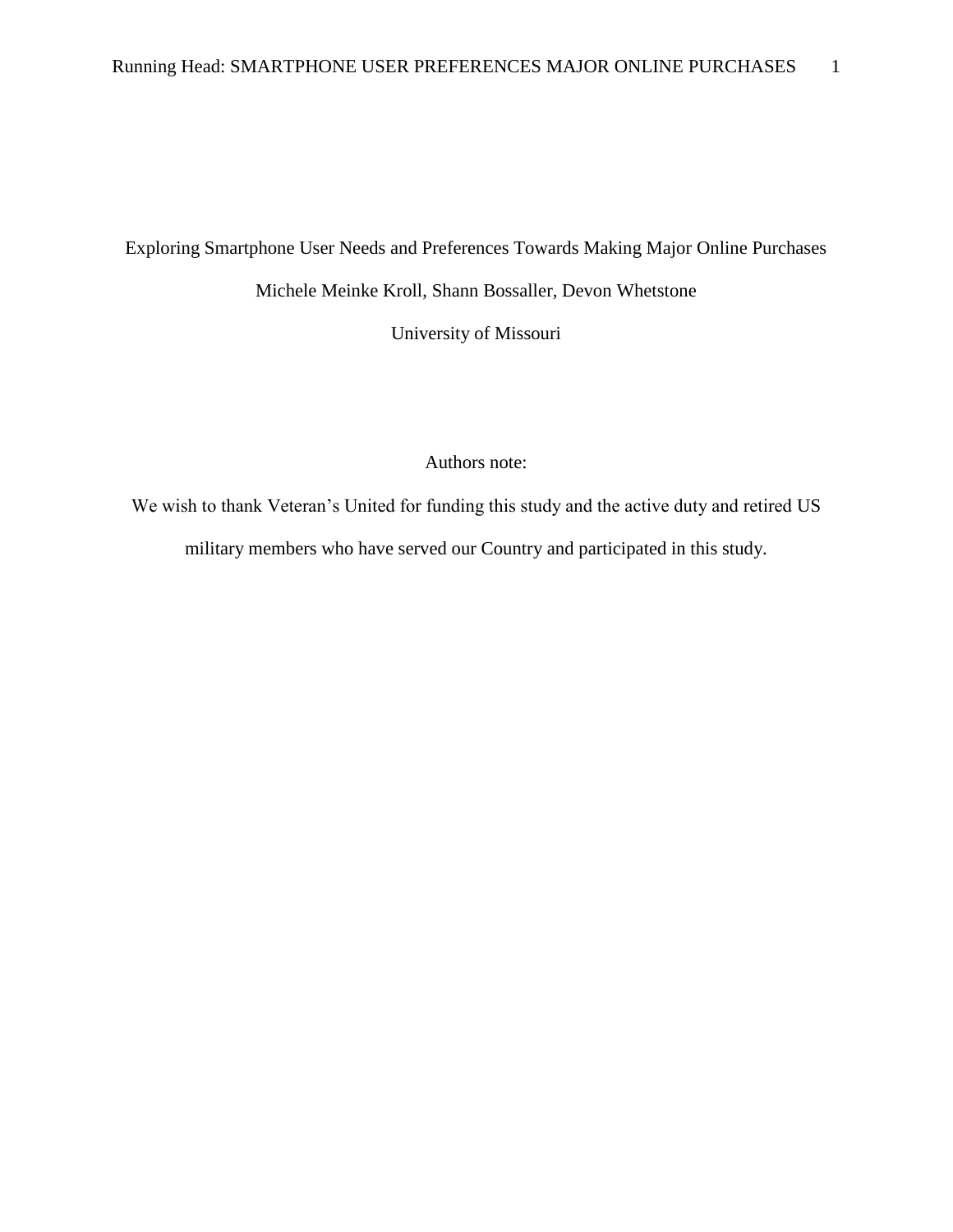#### Abstract

Recent studies have shown that 80% of Americans are online shoppers with 50% using smartphones to make purchases. (Pew, 2018) Smartphone characteristics are appealing to many shoppers because they are portable, interactive, instantly accessible and provide real-time product descriptions, reviews and price comparisons to support consumer's information needs. Our study focused on active duty military personnel researching online VA home loans and lenders, a major purchase activity for most people. Using a mobile ethnography screen and audio recording tool, subjects recorded their smartphone home loan research activities while searching and vocalizing their VA home loan journey. One hundred ninety-three ethnographies were collected paired with 14 semi-structured interviews. Findings indicate that to support an online major purchase journey, users have specific device preferences for that journey as well as relying on distributed cognition tools as research support. Study results suggest there are drawbacks of using smartphones to support major purchases online.

*Key words*: smartphone, user preferences, major online purchasing, information searching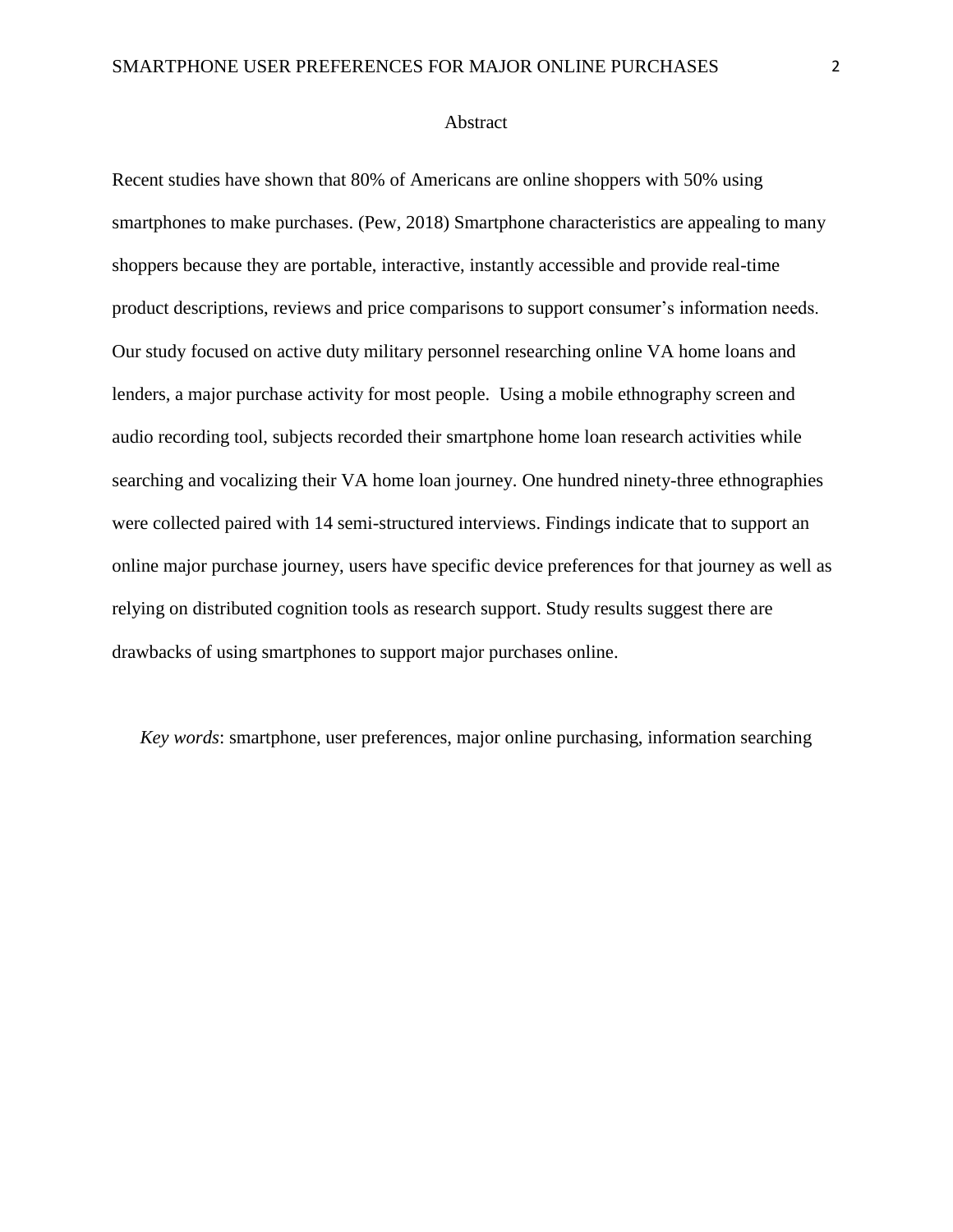Exploring Smartphone User Needs and Preferences Towards Making Major Online Purchases

According to the Pew Research Center, almost 95% of Americans now own a cellphone. Smartphone ownership has increased to 77% from 35% since research was first conducted in 2011 (Pew, Mobile Fact Sheet). In addition, nearly 75% of U.S. adults now own desktop or laptop computers. Pew also reports that just "over one-in-ten American adults are "smartphoneonly" internet users – meaning they own a smartphone, but do not have traditional home broadband service." (Pew, Mobile Fact Sheet) The survey finds that close to 80% of Americans are now online shoppers with at least 50% using a smartphone to make online purchases. As a form of social support and validation, online ratings matter to American consumers. Pew reported that 80% review online ratings when buying something for the first time. In fact, 50% stated that "customer reviews help 'a lot' to make consumers feel confident about their purchases and to make companies be accountable to their customers (45%)." (Pew, Online Shopping and e-Commerce) through the open discussion and review process by peers.

Americans use their smartphones to inform financial decisions. The Consumer and Mobile Financial Survey (Federal Reserve, 2016) state that adoption of mobile financial service information continues to increase. Most consumers reported that having a smartphone provided ease of access and convenience as a significant reason for adoption. In addition, mobile phones can provide instant information to help consumers make more immediate and potentially betterinformed financial decisions.

Smartphones offer the option of instantaneous, "on the go" information anytime and anywhere a network connection exists. As internet sales continue to increase, e-commerce customers have certain performance expectations and preferences. A user centered interface is critical for success whether it be for mobile or laptop applications. Mobile commerce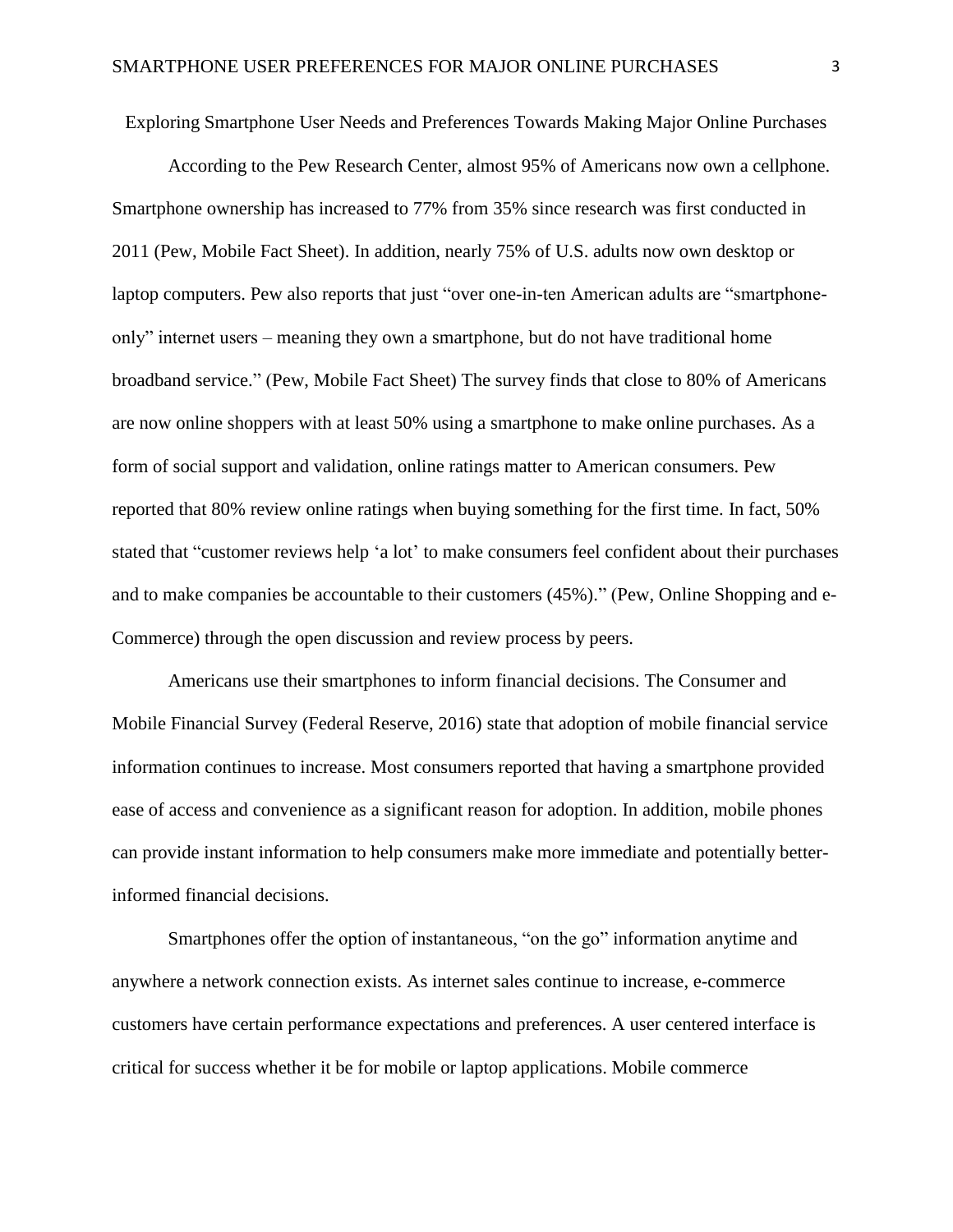applications have design specific challenges because their screen sizes are smaller than desktops and they can operate in low band-width locations causing time lags for graphics and downloads.

According to Tarasewich (2003), characteristics to keep in mind when designing mobile interfaces are a) environment (location, physical properties, brightness and noise levels; b) participants (expectations, personal properties, mental and physical health; c) activities (tasks and goals of participants and environmental conditions; and d) interactions (co-locations, social and group situations, and participant relationships (p. 59). Potential solutions to improve user interfaces are minimal-attention interfaces, context awareness, biometrics, security and data privacy (Tarasewich, 2003).

Founded in 2003 and located in Columbia, MO, Veterans United (VU) is an American based home loan company focused on providing Veterans Administration (VA) assisted home loans to current or former American military personnel which includes both the Reserves and National Guard. VU provides a number of online services and tools to support potential home loan clients through their information journey and was the original inspiration for this pilot study. This pilot project is focused on Veterans Administration (VA) home loans and user smartphone needs and preferences through that major online purchase decision journey as they decide on a lender for a VA home loan.

#### **Problem Statement**

Multiple VA home loan lenders provide an array of online services and tools to support users and their VA loan information journey. VU provides a number of tools including mortgage lender comparison tables, mortgage and interest rate calculators, along with a number of educational resources. VU presented the research team with a problem related to their mortgage lender comparison tool, that smartphone conversion rates were not performing as hoped. Based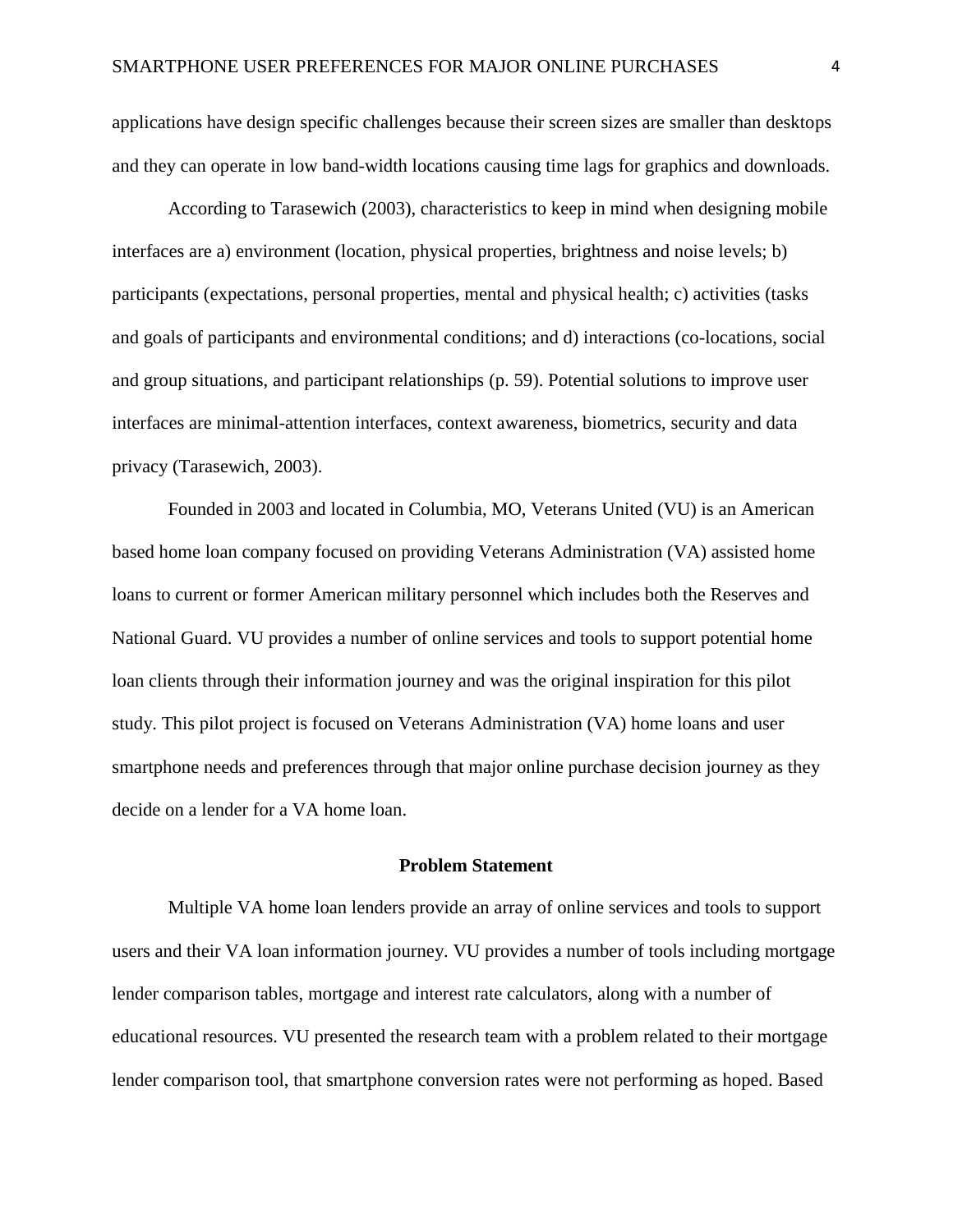on analytic data, a variety of users were clearly interacting with the tool using both desktop/laptop and smartphone devices, but there was a significant discrepancy with users being much less likely (by more than 50% according to VU's internal google analytic data) to move forward with the conversion process when using smartphone devices. When further investigating this issue, the phenomenon was not isolated to this tool exclusively with the discrepancy presenting itself with numerous other VU tools as well. This finding focused on user smartphone needs and preferences as opposed to desktop/laptop needs and preferences related to their online research journey. As online consumer purchase behavior and habits continue to grow, our study focused on consumer research behavior and their journey's related to a major purchase (those purchases typically receiving tax deductions), the interactive tools they rely on to support that knowledge gathering and how using either smartphones or desktop/laptops devices may differ in its support for such an activity.

While ample research on e-commerce and mobile platforms exist, most of it pertains to retail or minor purchasing behaviors focusing on consumer behavior and trustworthiness (Troutman & Timpson, 2008; El-Kiki & Lawrence, 2008; Ngai & Gunasekaran, 2007). There is very little research on how smartphone applications and web platforms support (or not) consumer's performance needs when researching or attempting to conduct major purchases (those purchases typically receiving tax deductions) online. As online consumer purchase behavior and habits continue to grow, our study focused on consumer research behavior and their journey's related to a major purchase, the interactive tools they rely on to support that knowledge gathering and how using either smartphones or desktop/laptops devices may differ in its support for such an activity.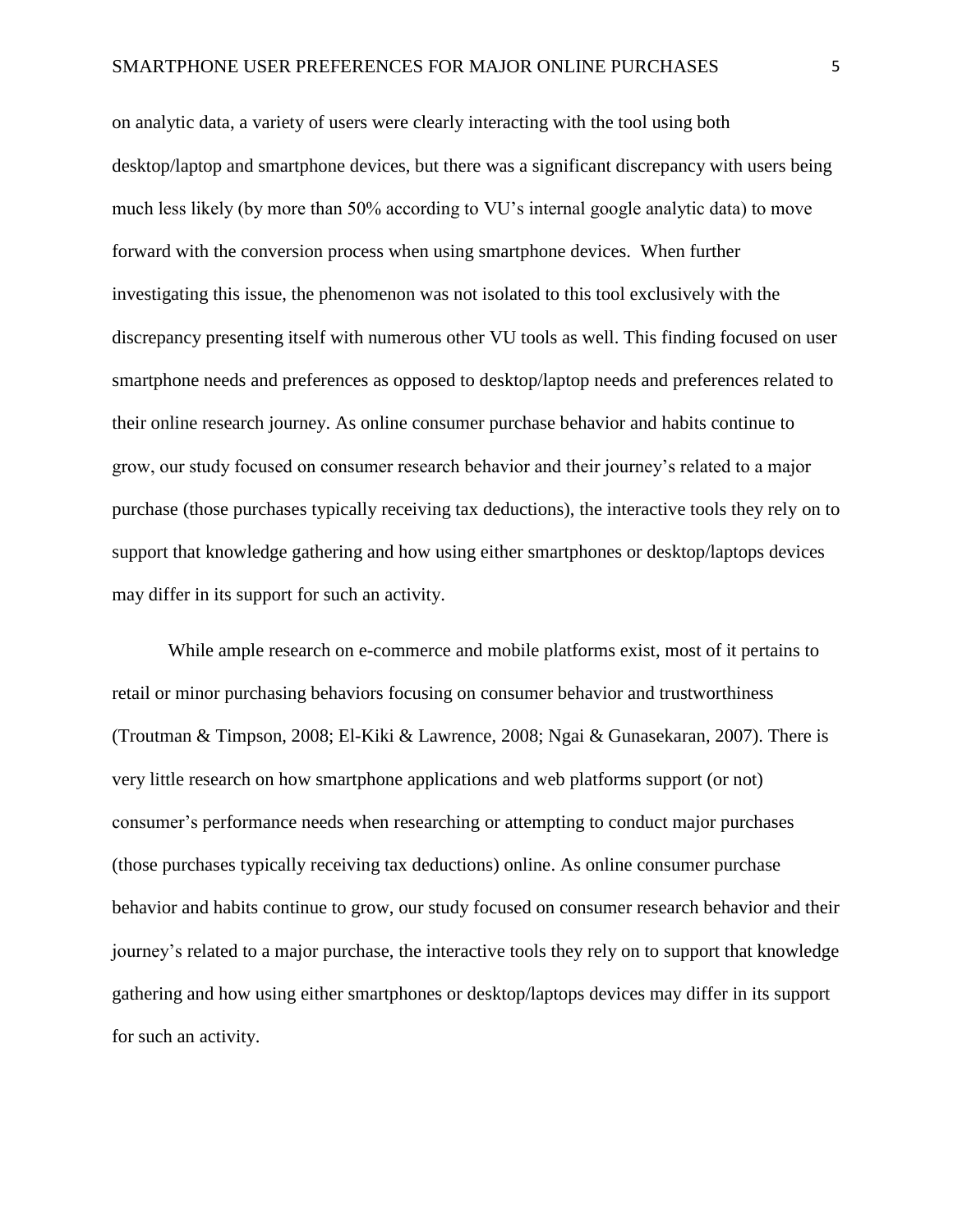We specifically focused on motivated participants seeking Veterans Administration (VA) home loans (home loans guaranteed by the US government for US military personal who meet specific criteria) for purchasing a home in the immediate future.

This research project investigated online user research approaches, tools and supports, relationships between smartphone and desktop device interaction preferences, and performance needs related to major purchase decisions and online behavior as part of their journey experience. Our research questions included:

1. What online information search strategies are utilized when using a smartphone to inform a major purchase decision?

2. What smartphone applications and website functions support online information needs related to major purchase decisions?

3. How does either a desktop/laptop or smartphone support online information needs related to major purchase decisions?

#### **Theoretical Framework**

The primary theoretical framework utilized is rooted in Engestrom's (1987, 1999) proposed activity theory system model which has been extensively utilized within industry and real-world practices (e.g. Blackler, 1993; Miettinen & Virkkunen, 2005; Jarzabkowski, 2010; and Dochy et al, 2012). It outlines different approaches of interactively mediating three-way relationships between "object", "subject" and "community", tools or instruments, rules, and division of labor. Drawing from "Making HCI Theory Work: An Analysis of the use of Activity Theory in HCI Research" (inspired by Engestrom's model), the shaped framework was activity theory as a conceptual framework for thematic analysis of consumer research activities and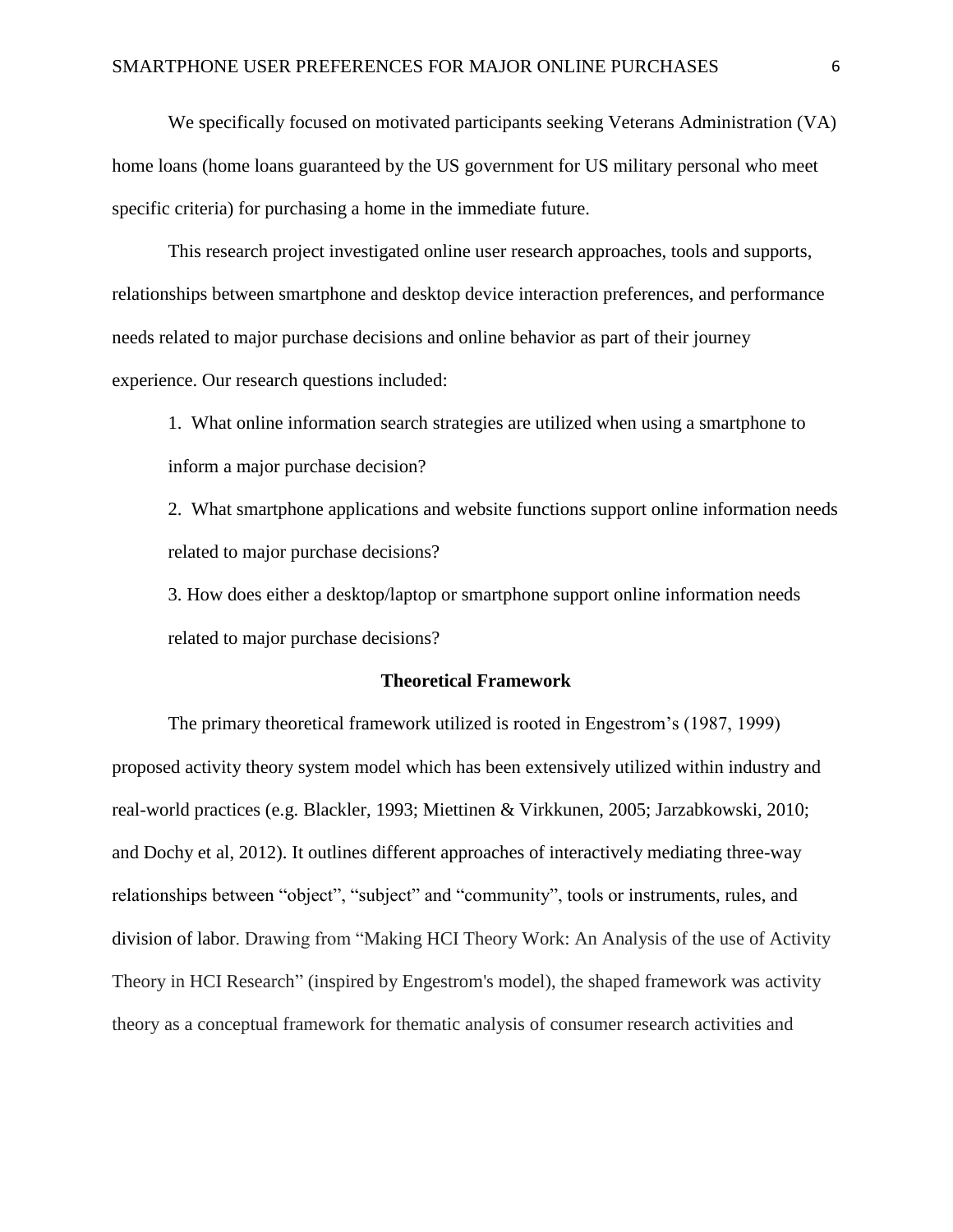supports when searching for VA home loan information using either a smartphone/mobile device or a desktop/laptop (See Figure 1).

Context was used to frame meaningful human activity, tool mediation for artifact comprehension and for understanding the activity systems, contradictions, tensions and breakdowns. This conceptual framework also provides a basis for design exploration and analysis to better understand interactive technological artifacts and the daily contextual roles with users (Clemmensen et al, 2016). Figure 1 shows three levels of activity theory: technological, individual and community.



*Figure 1*. Levels of Activity Theory that influence smartphone use for major purchases.

### **Methodology**

The research design for the study was a qualitative approach that included both a mobile ethnography (Muskat, Muskat & Zehrer, 2017) and a semi-structured interview (Blandford, 2013). We recruited a sample of the target population who were compensated for their participation upon completion of the study. The data collection process took approximately two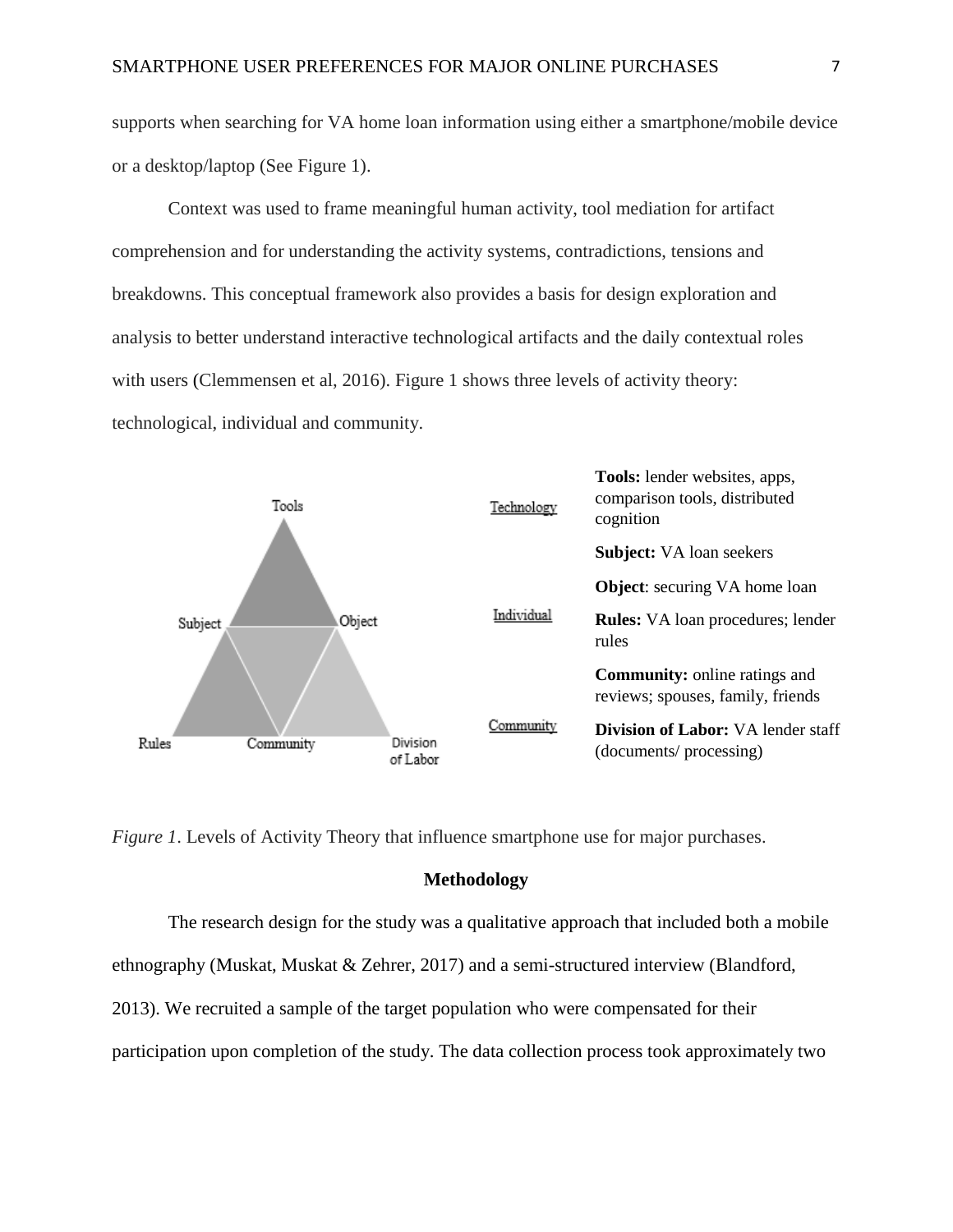weeks for participants to complete the screener, on-boarding, mobile ethnography tasks, and

interview. (See Table 1)

# **Table 1**

*Methodology Table*

| <b>Research Questions</b>      | Data Collection Method     | Data Analysis               |
|--------------------------------|----------------------------|-----------------------------|
| What online information        | Mobile Ethnography: Think  | Mobile Ethnography:         |
| search strategies are utilized | <b>Alouds</b>              | Think Alouds $=$            |
| when using a smartphone to     |                            | <b>Thematic Analysis</b>    |
| inform a major purchase        | Semi-Structured Interviews | Semi-Structured Interviews: |
| decision?                      |                            | $Interviews = Thematic$     |
|                                |                            | Analysis                    |
| What smartphone                | Mobile Ethnography: Think  | Mobile Ethnography:         |
| applications and website       | <b>Alouds</b>              | Think Alouds $=$            |
| functions support online       |                            | <b>Thematic Analysis</b>    |
| information needs related to   | Semi-Structured Interviews | Semi-Structured Interviews: |
| major purchase decisions?      |                            | $Interviews = Thematic$     |
|                                |                            | Analysis                    |
| How does either a              | Mobile Ethnography: Think  | Mobile Ethnography:         |
| desktop/laptop or              | <b>Alouds</b>              | Think Alouds $=$            |
| smartphone support online      |                            | <b>Thematic Analysis</b>    |
| information needs related to   | Semi-Structured Interviews | Semi-Structured Interviews: |
| major purchase decisions?      |                            | $Interviews = Thematic$     |
|                                |                            | Analysis                    |

## **Participants**

Participants were recruited using the services of two online research sites, "Respondent" and "User Interviews." From these sites, 60 participants were screened for the project using a participant screener (See Appendix A.1) designed to look for specific relevant details related to US military service (loan eligibility), their current home buying status (current motivation) and their use of a smartphone (study object). Both men and women of varying age ranges were solicited. Of those 60, twenty-six were chosen after an initial phone interview. Twenty-four participants were asked to complete the consent form (See Appendix A.2) and were on-boarded to the study by Skype interview where the study details were introduced and initial questions were answered. Using both telephone and Skype to connect with participants provided a more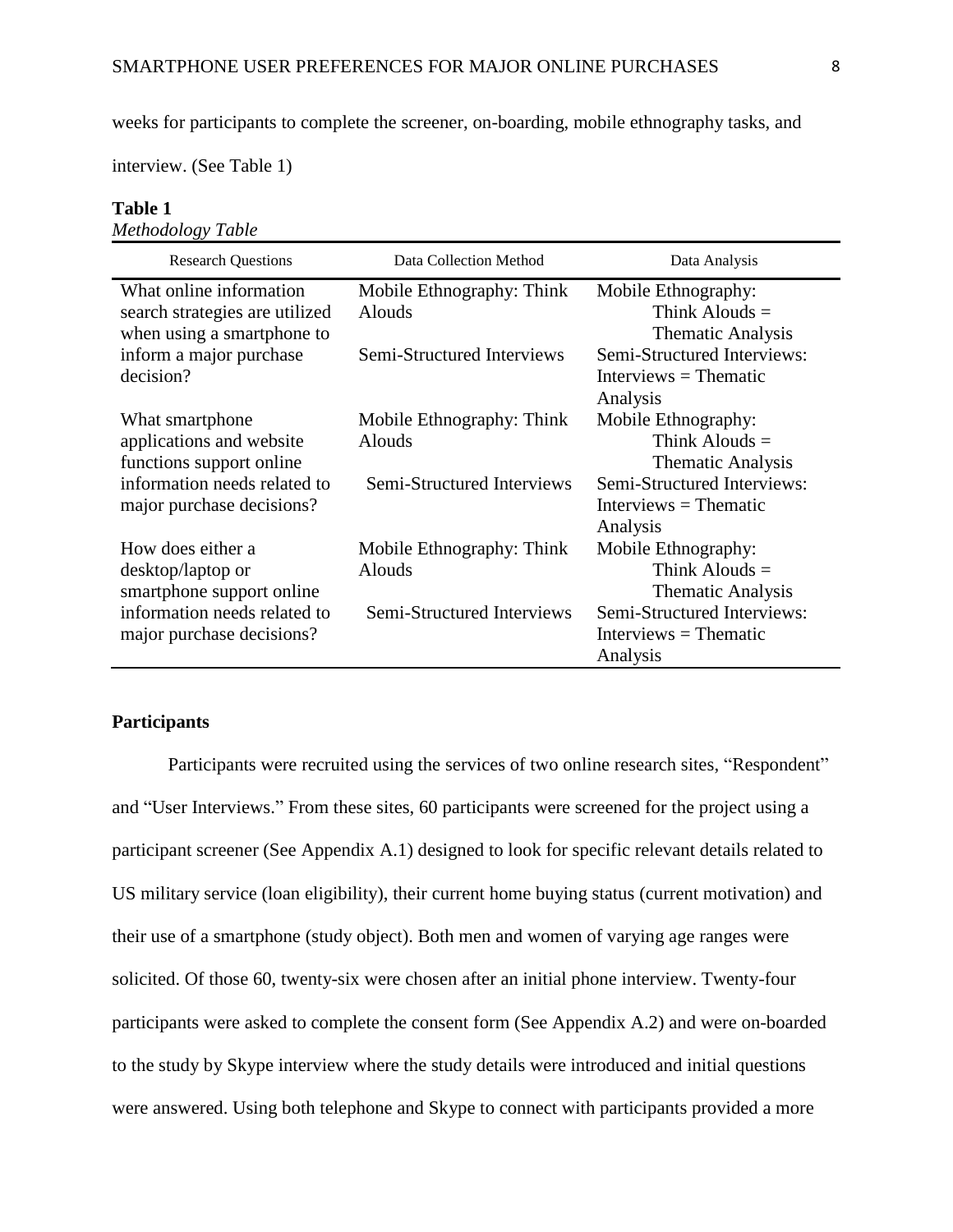personalized contact point in hopes of developing a rapport to provide additional study

connection and engagement. A total of fourteen participants finished the study requirements (See

Table 2).

#### **Table 2**:

| ID   | <b>State</b> | Gender | Age<br>Range | Education        | Military<br><b>Branch</b>  | Home<br><b>Buying</b><br><b>Status</b> | Device<br>Preference |  |
|------|--------------|--------|--------------|------------------|----------------------------|----------------------------------------|----------------------|--|
| 2753 | California   | Male   | 18-29        | <b>Masters</b>   | Army                       | Searching                              | Laptop               |  |
| 2775 | New York     | Female | 30-39        | PHS/<br>Training | Army                       | Searching                              | Smartphone           |  |
| 1875 | Spain        | Male   | 18-29        | <b>Bachelors</b> | Air<br>Force               | Searching                              | Laptop               |  |
| 2736 | California   | Male   | 30-39        | <b>Bachelors</b> | Army                       | Searching                              | Smartphone           |  |
| 2232 | Oregon       | Male   | 18-29        | PHS/<br>Training | National<br>Guard          | Searching                              | Laptop               |  |
| 2203 | Florida      | Male   | 30-39        | PhD              | Army                       | Searching                              | Laptop               |  |
| 1685 | Texas        | Female | 18-29        | <b>Bachelors</b> | Army                       | Not Started                            | Laptop               |  |
| 1505 | Oregon       | Male   | 40-49        | <b>Bachelors</b> | Air Force                  | Not Started                            | Laptop               |  |
| 1313 | Pennsylvania | Male   | 30-39        | <b>Masters</b>   | Army                       | Searching                              | Laptop               |  |
| 1260 | Virginia     | Female | 30-39        | <b>Masters</b>   | Air Force                  | Not Started                            | Smartphone           |  |
| 1576 | Florida      | Male   | 30-39        | PhD              | Air Force                  | Not started                            | Smartphone           |  |
| 2698 | Wisconsin    | Female | 30-39        | <b>Masters</b>   | Army/<br>National<br>Guard | Not Started                            | Laptop               |  |
| 1402 | Texas        | Male   | 18-29        | <b>Bachelors</b> | Army                       | Not Started                            | Laptop               |  |
| 1517 | Pennsylvania | Female | 18-29        | <b>Bachelors</b> | Army                       | Searching                              | Smartphone           |  |
|      |              |        |              |                  |                            |                                        |                      |  |

### **Mobile Ethnography Data Collection**

The mobile ethnography component was designed using the framework outlined in Muskat, Muskat and Zehrer (2017). The research dimensions include: role of researchers, focus of research, data collection, and data analysis (Muskat et al., 2017, p. 7-9). We considered each of these facets in the initial stages of the research design process (See Figure 2).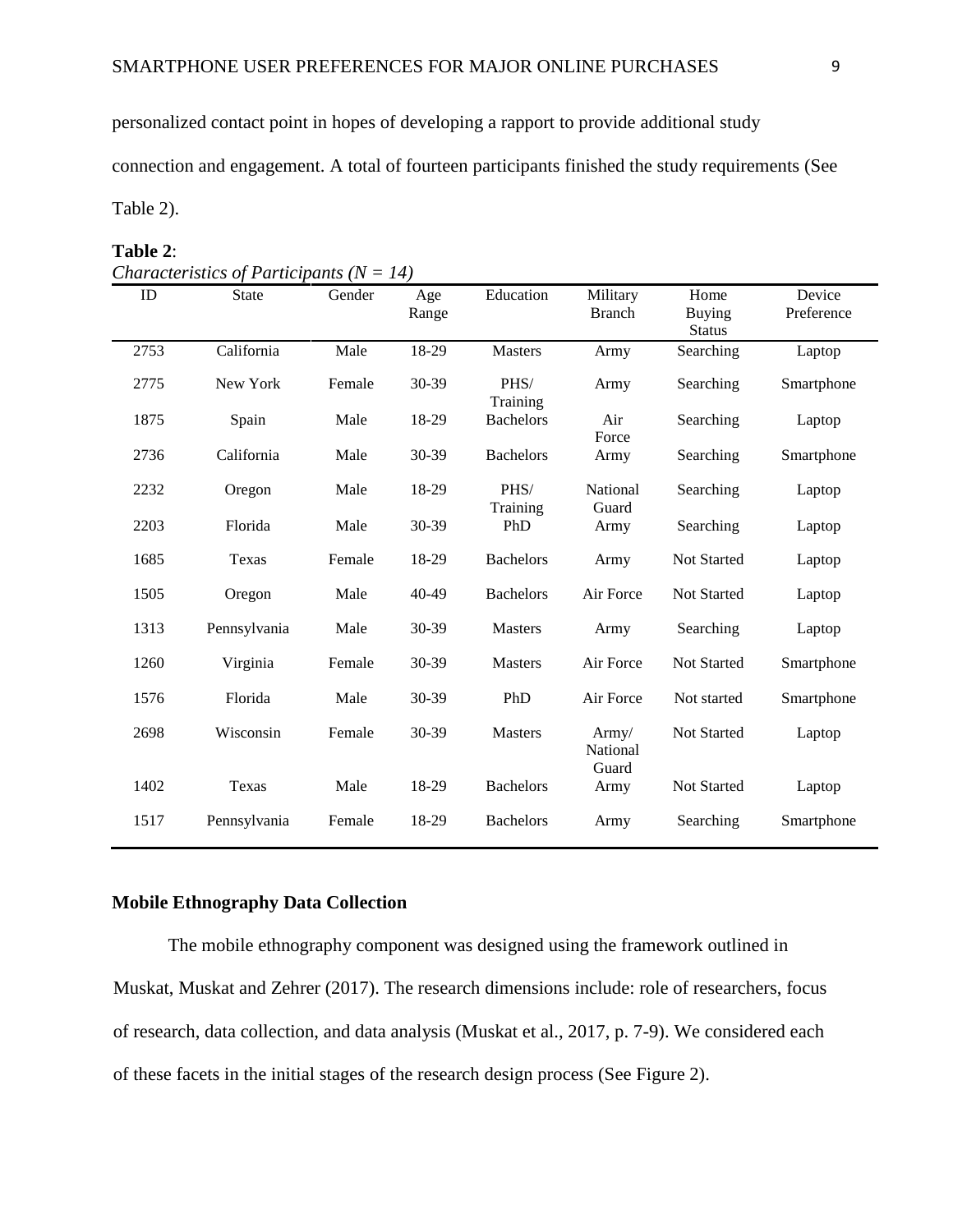

*Figure 2*. Mobile ethnography research dimensions.

**Role of researchers.** Before designing the ME tasks, the research team met and discussed the extent our involvement in the data collection process. We decided to use an approach that combined both etic and emic elements, meaning we would mostly monitor and observe the tasks (etic), but would work with participants when we felt compelled to ask for clarification or more information (emic). The participants were the ones to produce the data, while the research team worked to guide their journeys to capture the search behaviors aligned with our research questions.

**Focus of research.** The phenomena of study were searching behaviors and supports used related to smartphones, general VA home loans, the Veterans United mobile website, and additional Veterans United resources (e.g., loan comparison tool and mortgage calculator). The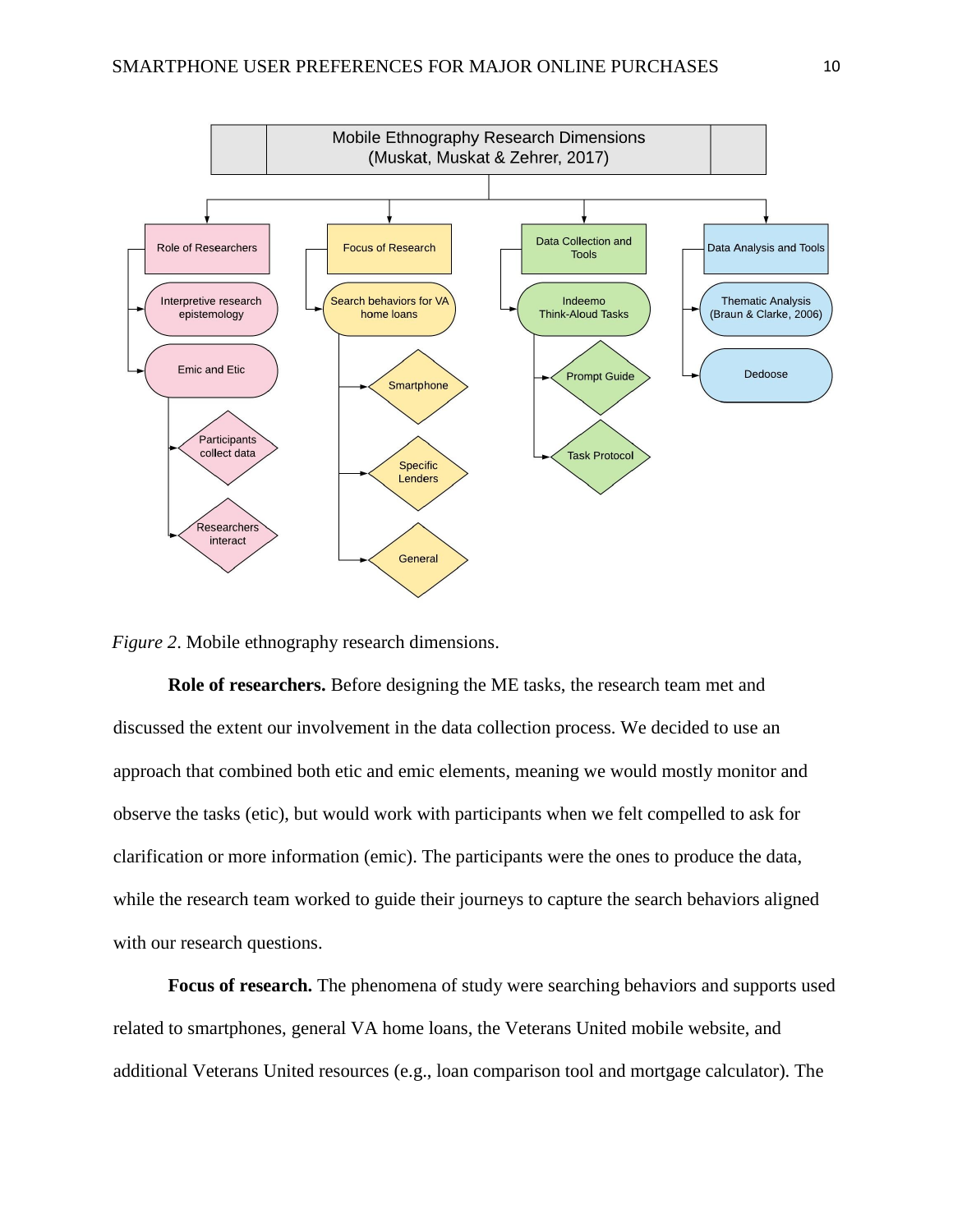tasks were structured in order for participants to start with general searches, and work their way toward the more specific searches on the Veterans United mobile site. In addition to their behaviors and utilized supports, we were interested in their attitudes, feelings, and reactions to what they were experiencing.

**Data collection tools.** To collect think aloud data during the mobile ethnography, it was necessary to incorporate a mobile application that would record both on-screen actions as well as record the think-alouds. We utilized Indeemo, a mobile application primarily used by companies to study their customers' behaviors (Indeemo, 2018). Indeemo allows its users to create screen recordings with simultaneous recorded voice overs and screenshots. These screen recordings are uploaded to a dashboard accessible to the research team in order to monitor progress. This is an example of the Indeemo interface. (See Figure 3)



*Figure 3.* Indeemo mobile ethnography app.8

Participants were provided a Think Aloud Prompt Guide (See Appendix B.1) for guidance and inspirational use during the mobile ethnography tasks. The guide had 14 total prompts organized in a unique layout and font design for users to more easily visually sort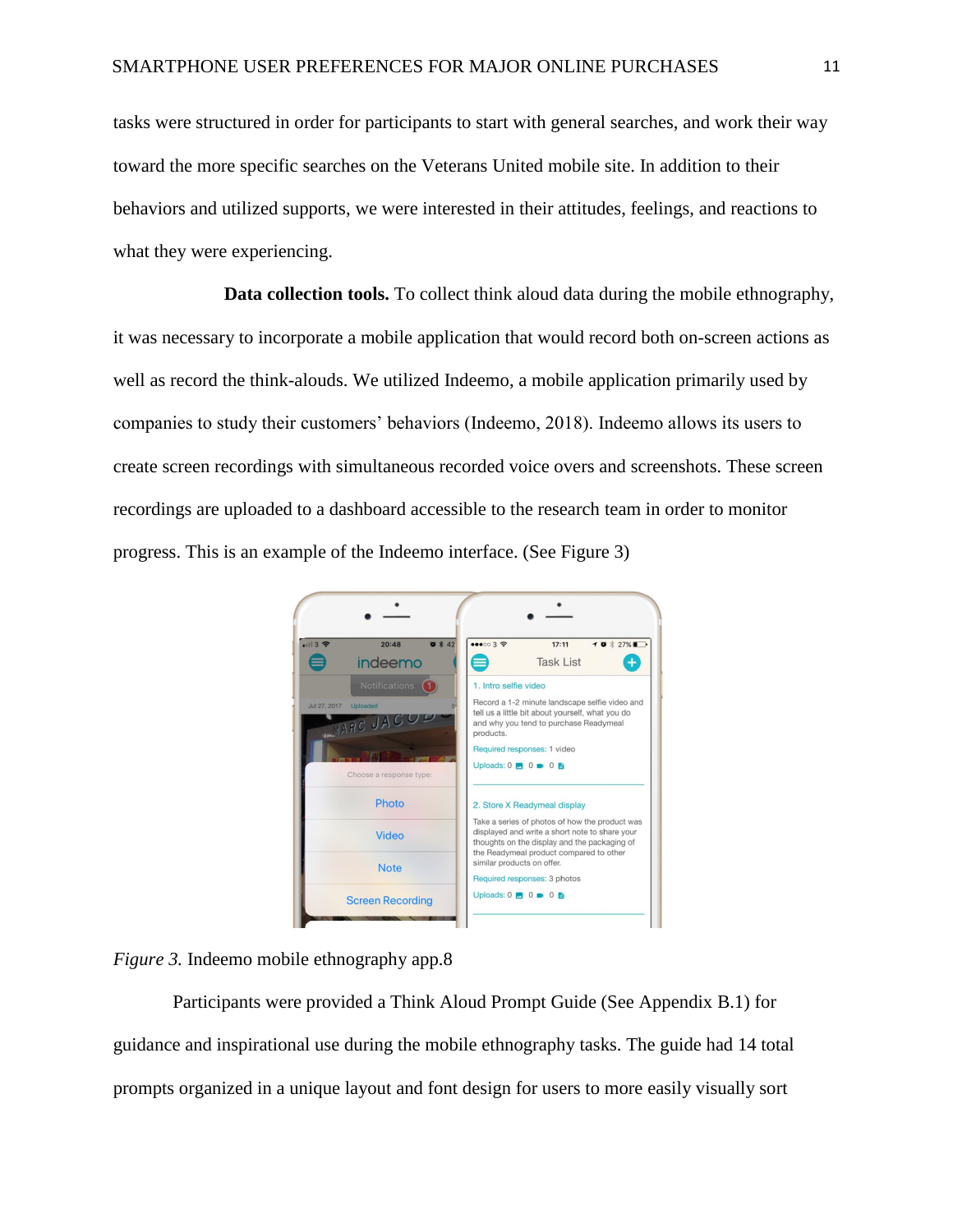through the prompts while actively performing their mobile task. Prompts focused on their user journeys, devices, information needs, tools, supports and reactions. They were also encouraged to provide their own unique thoughts which may have stepped outside of the think aloud guide.

The participants completed eight tasks total (See Appendix A.3) and were provided detailed instructions regarding the specific activities. Tasks were presented in a sequential fashion, one after the other with new task details only learned once previous tasks were completed. Through the Indeemo platform, participants were given task prompts and instructions to guide their activity paired with think aloud reminders to help verbally articulate their journey. The final ethnography task focused on a specific VA home loan vendor tool.

**Data analysis tools.** Once the screen recordings were uploaded, they were transcribed using Temi, an automatic transcription service. We used DeDoose to review, code, analyze, and interpret the findings for both the mobile ethnography and the semi-structured interview transcripts.

#### **Semi-Structured Interview Data Collection**

A semi-structured interview (Blandford, 2013) having a predetermined set of open ended questions to elicit open ended responses was developed (See Appendix A.4). The questions and their open-ended nature allowed for the exploration of additional themes and responses expressed by the participants. In support of the high level research questions, the insight generation goals of the interview were all related to the actual, optimal, behavioral, attitudesfeelings and beliefs of a) gathering the user reflective experiences of smartphone & mobile website use which help/hinder and inform/support home loan information seeking needs; b) gathering the user reflective experiences of smartphone & mobile website versus desktop and website use which help/hinder and inform/support home loan information seeking needs: c) how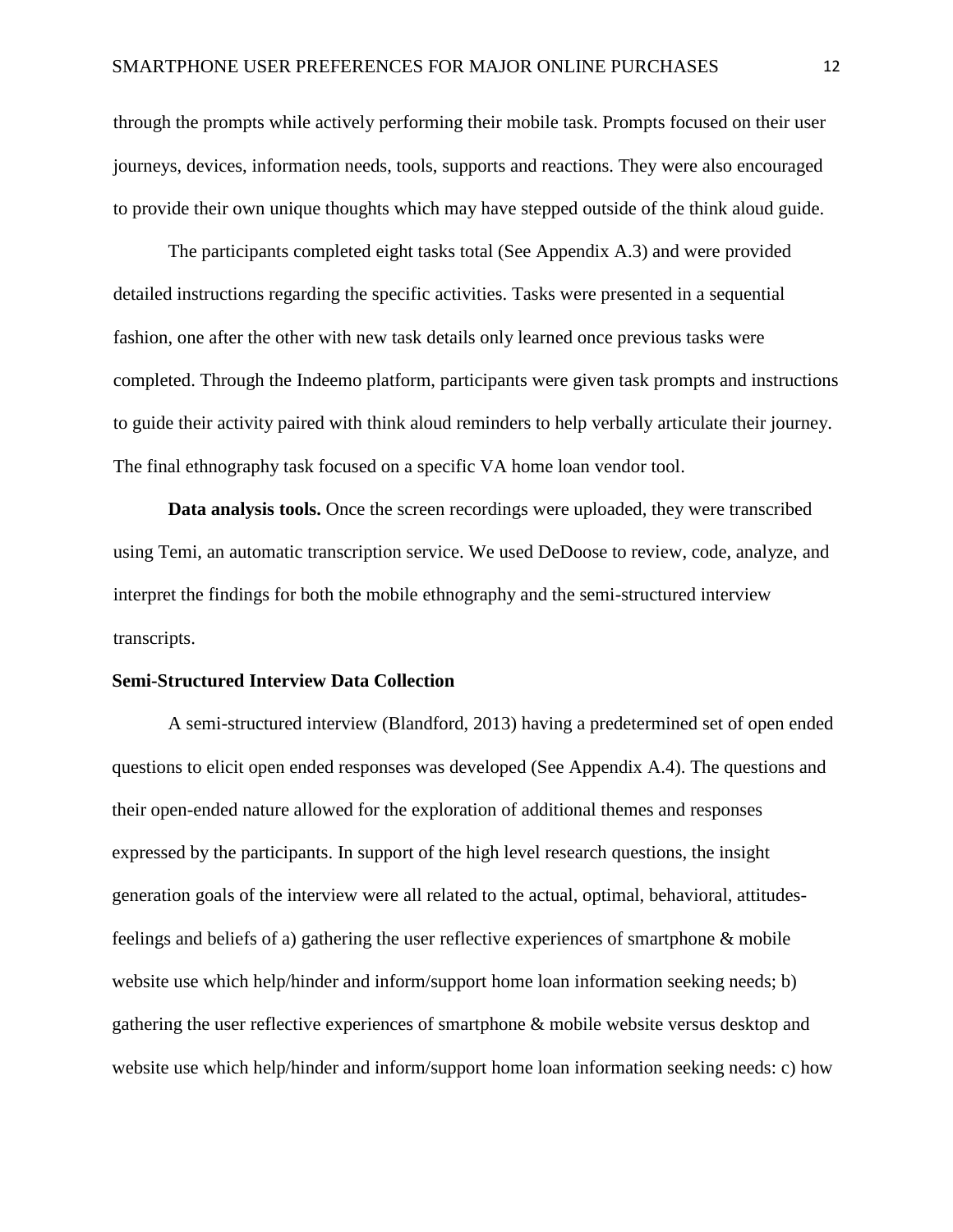smartphones and mobile sites support (or not) the information seeking behavior of VA home loans; and d) how smartphones and the Veterans United mobile site and tool support (or not) support the information seeking behavior focused on Veterans Administration home loans.

#### **Data Analysis**

We used an inductive approach and thematic analysis to analyze and interpret the data. (Braun & Clark, 2006; Braun, Clarke & Terry, 2012) All audio from the recorded mobile ethnography screens and semi-structured interviews were transcribed for the 14 participants. 14 interview transcriptions totaled 411 minutes with the average post interview being 29 minutes. 193 mobile ethnographies were transcribed totaling 893 minutes with the average mobile participant ethnography being 64 minutes (See Table 3).

#### Table 3

```
Data Collection Descriptive Statistics
```

| Data Type                 |     |     | Total Data Pieces Total Minutes Average Time/Participant |
|---------------------------|-----|-----|----------------------------------------------------------|
| Mobile Ethnography        | 193 | 893 | 64                                                       |
| Semi-Structured Interview |     | 411 | 29                                                       |

Rooted in the research questions, a priori conceptual constructs and sub-constructs were generated (See Table 4) to provide guidance to the thematic coding schemes (White & Marsh,

2006).

#### Table 4

| A I Tion Constructs and Sub-Constructs |                                |                                               |                             |                                                  |                                    |
|----------------------------------------|--------------------------------|-----------------------------------------------|-----------------------------|--------------------------------------------------|------------------------------------|
| Construct                              | Searching<br><b>Strategies</b> | <b>Function</b><br><b>Supports</b><br>& Tools | Information<br><b>Needs</b> | Device Needs &<br><b>Supports</b>                | Purchase<br>Decision<br>Complexity |
|                                        |                                | Support                                       |                             | Desktop/Laptop<br>- Supports<br>- Limitations    | <b>Minor Purchases</b>             |
| Sub-Constructs                         |                                | Hinder                                        |                             | Smartphone/Mobile<br>- Supports<br>- Limitations | <b>Major Purchases</b>             |

*A Priori Constructs and Sub-Constructs*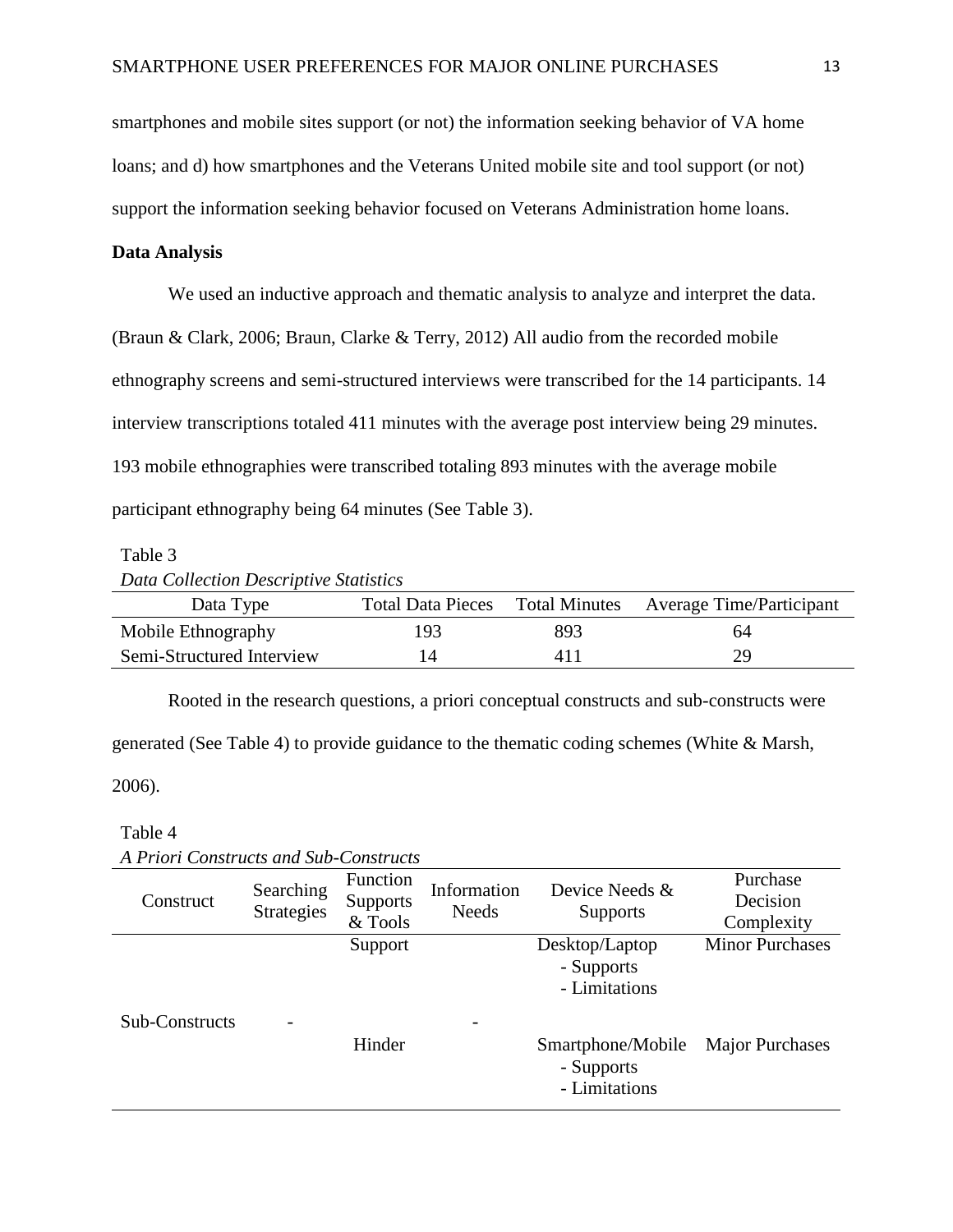Using those research question-based a priori constructs, two participant interviews and mobile ethnography journeys were selected based on their perceived richness and range of information. Through recursive coding cycles (two total), the participant data informed a thematic code scheme consisted of 63 codes (See Appendix C.1).

DeDoose was utilized to apply the coding scheme to all of the transcription data. Utilizing DeDoose's training center feature, research team members practiced coding on sample excerpts to evaluate the consistency of excerpt code application. That process was used to improve application consistency for interrater reliability performance. At completion of the coding process, 1,805 excerpts were selected with 4,422 codes applied. Qualitative saturation was reached (Mason, 2010), where the same themes were consistently reoccurring with no new emergent themes. Utilizing a code co-occurrence approach in DeDoose, the excerpts, applied codes and patterns were then analyzed and clustered into meaningful themes which provided insights into the original research questions.

#### **Findings**

Upon completing the excerpts coding, there were four emerging themes from the data analysis (See Table 5).

# Table 5 *Data Analysis Emergent Themes*

Themes

1. Users have specific device preferences of using either a desktop/laptop or smartphone to research their major purchase research needs

2. Users who practice in-depth major purchase research prefer desktop/laptops

3. Smartphones support initial research for major purchase journeys

4. Most users use distributed cognition tools to support their major purchase research journeys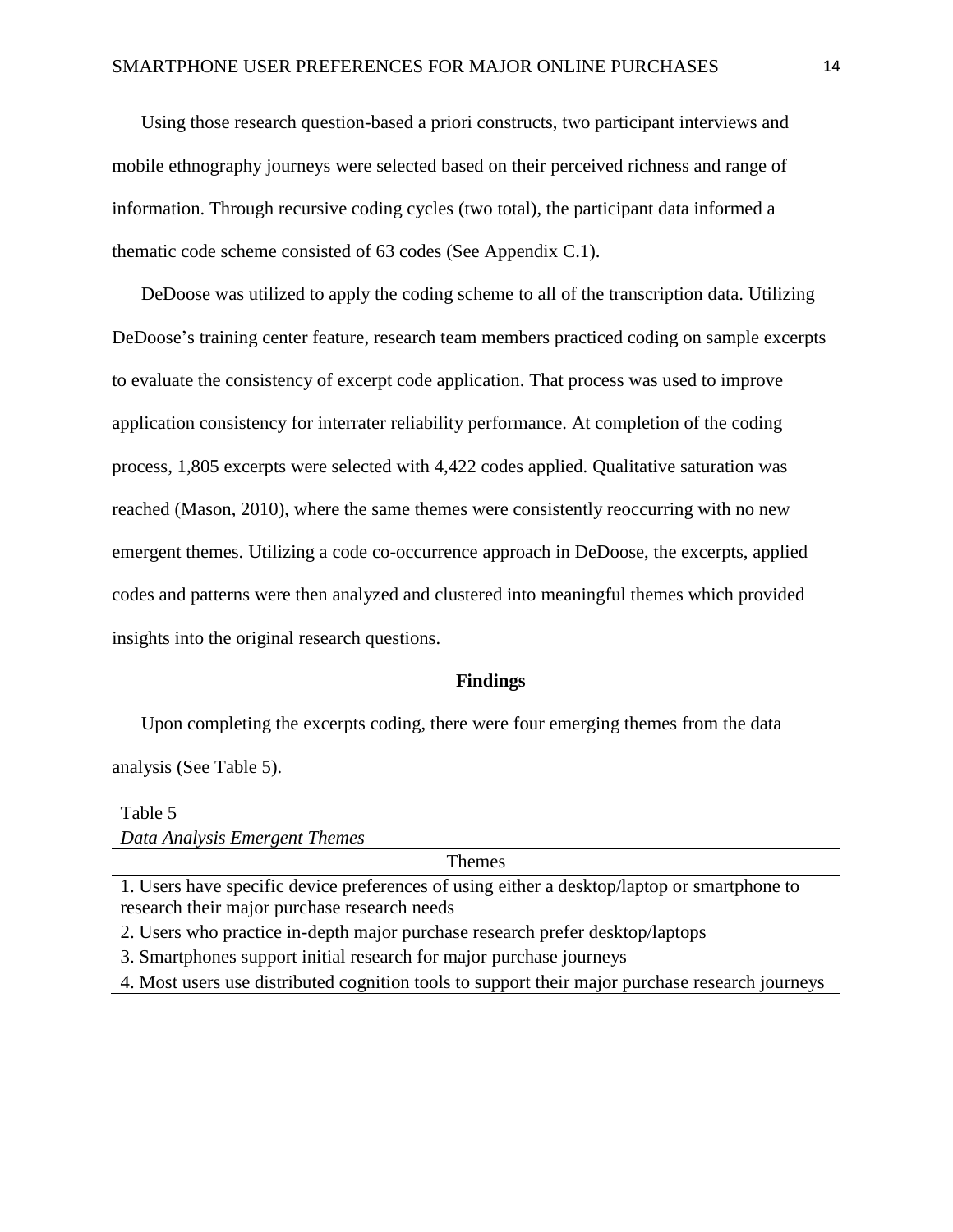#### **Interpretation: Themes One through Three**

Informing all three research questions, the first three themes demonstrated that users have very specific device preferences based on their type of major purchase research activity when utilizing their search strategies, interacting with smartphone applications and website functions and supporting their information needs.

User search strategies depended on the type of research they preferred, either in the moment-based on demanded immediacy or that of a more deliberate extended research and information gathering approach. Those who consistently preferred information immediacy, stated a strong preference of using their smartphones for its convenience of providing in the moment information. They utilized their phones when "on the go" in between daily activities to satisfy their moment of information need on a variety of topics. A representative sample excerpt demonstrating this dynamic comes from participant 2753:

> I use my smartphone to look up just about anything and everything. Sometimes I may just be looking for one piece of information. This is typically contact information like an address, phone number, or email. It may be a reservation number or a confirmation number that I am looking for. Sometimes I am researching. I might be looking up information for ideas that I have; planning a birthday party, wedding, vacation, etc. Lastly, I might be using mobile websites to pay bills, book appointments, or make purchases in between other things I'm doing throughout the day. (Interview)

Those who consistently preferred more extended time periods of research focus preferred utilizing desktop/laptops. This is mainly due to a reported increase of performance capacity which included screen size, system speed and an increased ability to easily multitask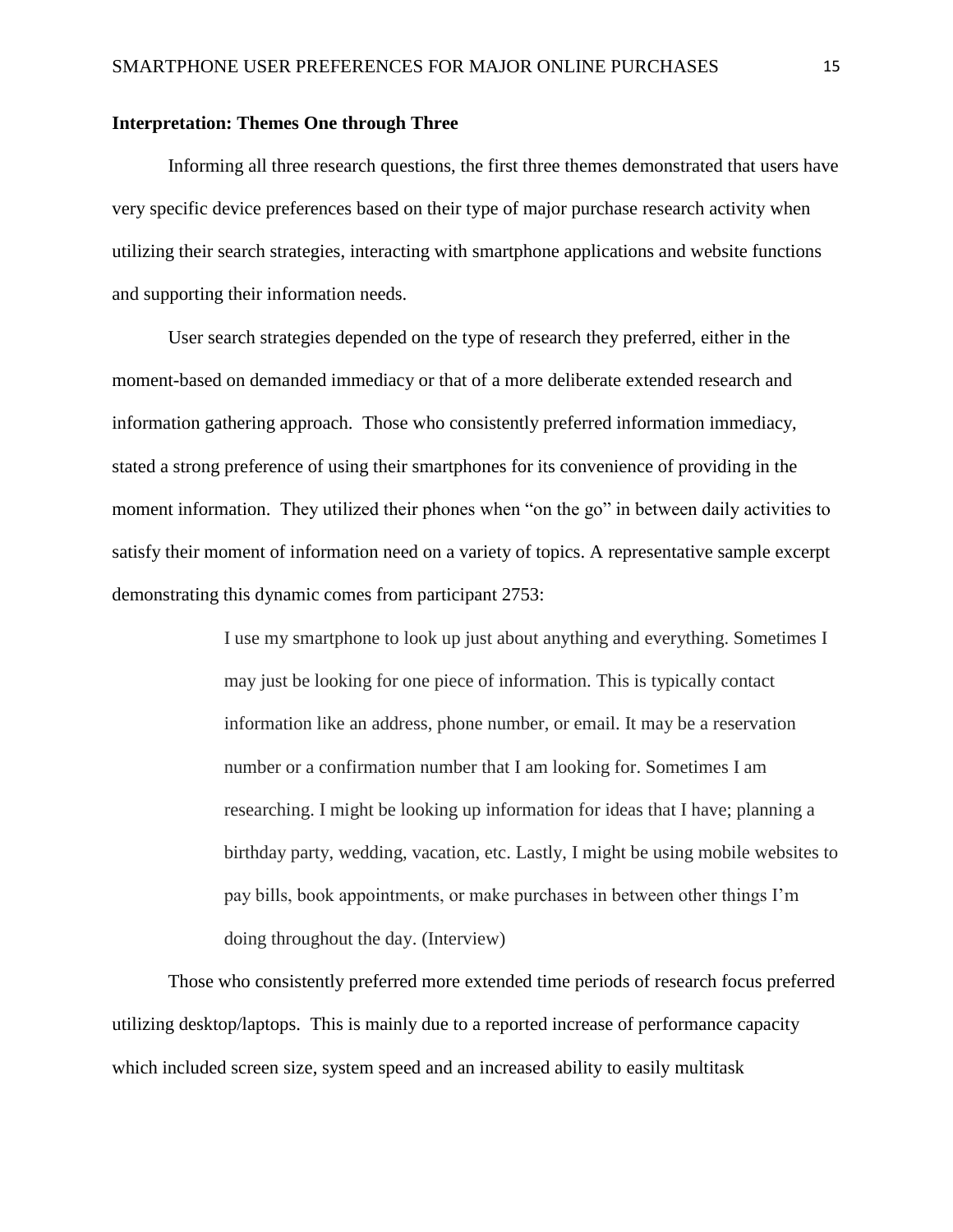simultaneously between a variety of activities to process a larger load of information. Screen size was a significant factor in support of simultaneous multi-tasking. This representative sample except demonstrating this dynamic is from participant 1685:

> On a smartphone, it's very difficult to quickly and efficiently navigate between multiple tabs / websites / resources. In addition, the smaller screen size and need to use mobile websites can make some tools and graphics more difficult to see and interpret. That's why I prefer using a laptop. (Interview)

In one instance, a user stated an initial preference of using a smartphone for any and all activity including researching major purchases, However, after this study experience the participant changed her opinion about the capability of being able to use a smartphone for a major purchase decision. These excerpts from participant 1517 show her change of opinion.

Initial Opinion: Pro-Smartphone:

Using a smartphone helps support any of my purchases including major purchasing decisions. It's super convenient, provides faster and more easily accessible information, allows me to make quick comparisons, use multiple browsers, and simultaneously screenshot and almost instantly capture any photos or data that I want expedited access to in the future. (Mobile Ethnography)

Changed Opinion: Pro-Desktop:

I'm more opinionated about wanting to use a desktop now than I was previously after doing the study because there was a lot of things I was trying to do that it just, I felt very limited when I was doing it through my phone. I'm like, it came to like looking at different tables and stuff on the um, you know, veterans united website. I'm like comparing the comparison table. I felt like that's something that I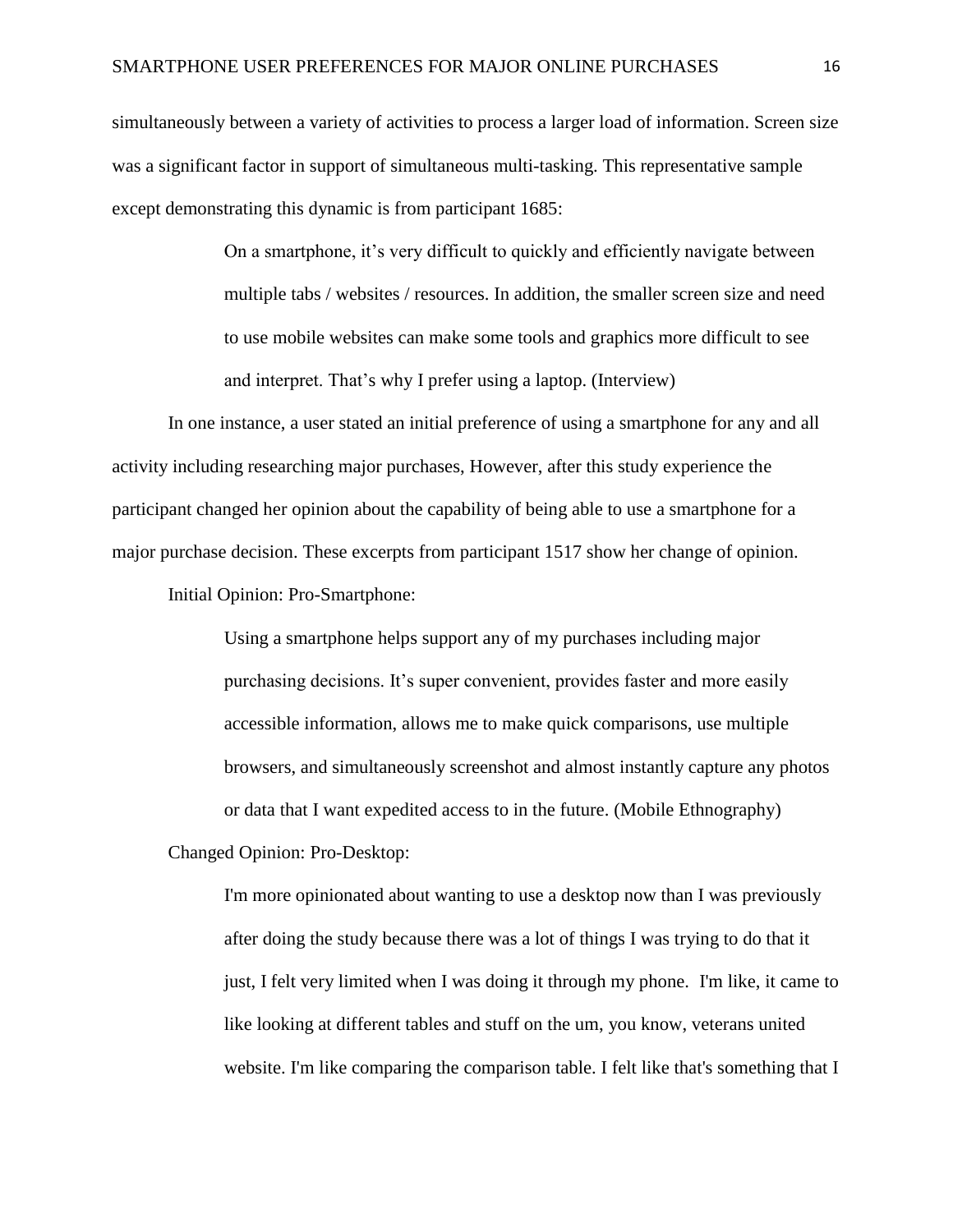want to pull up and be able to see the whole thing which was much easier on the desktop. (Interview)

Another interesting finding, we observed was of those who preferred to use desktop/laptops, almost all would integrate the use of a smartphone into the major purchase research journey. It was consistently used as a research starting point to initially inform and support their information needs as well as being used in between use of their desktop/laptops for more in depth research. This representative excerpt example of using a smartphone as a research starting point comes from participant 1875:

> Uh, but me as a consumer, my iPhone exists for my convenience only. It's not my primary tool for anything. And so if I'm sitting in a waiting for somebody to, to uh, join me at a restaurant or something like that up on my phone and to start doing some entry level research into something I want. Um, and a lot of times I'll scroll through and do a lot of reading that way and sometimes I just start there, but ultimately, I don't like the limitation that I have there. It's harder to type, it's harder to see things. It's harder to put two or three things on the phone window, at the same time. (Interview)

#### **Interpretation: Theme Four**

Theme four speaks to the distributed cognition (DCog) tools regularly utilized by the participants. DCog is a cognition concept proposing that knowledge is distributed to other individuals, objects and tools to lessen an individual's cognitive processing load and support ease of information recall (Berndt et al, 2015). In this context, DCog refers to online tools. A variety of DCog online tools were utilized to save information participants deemed important in their research journey to return to at a later point and/or to share with others. DCog tools include,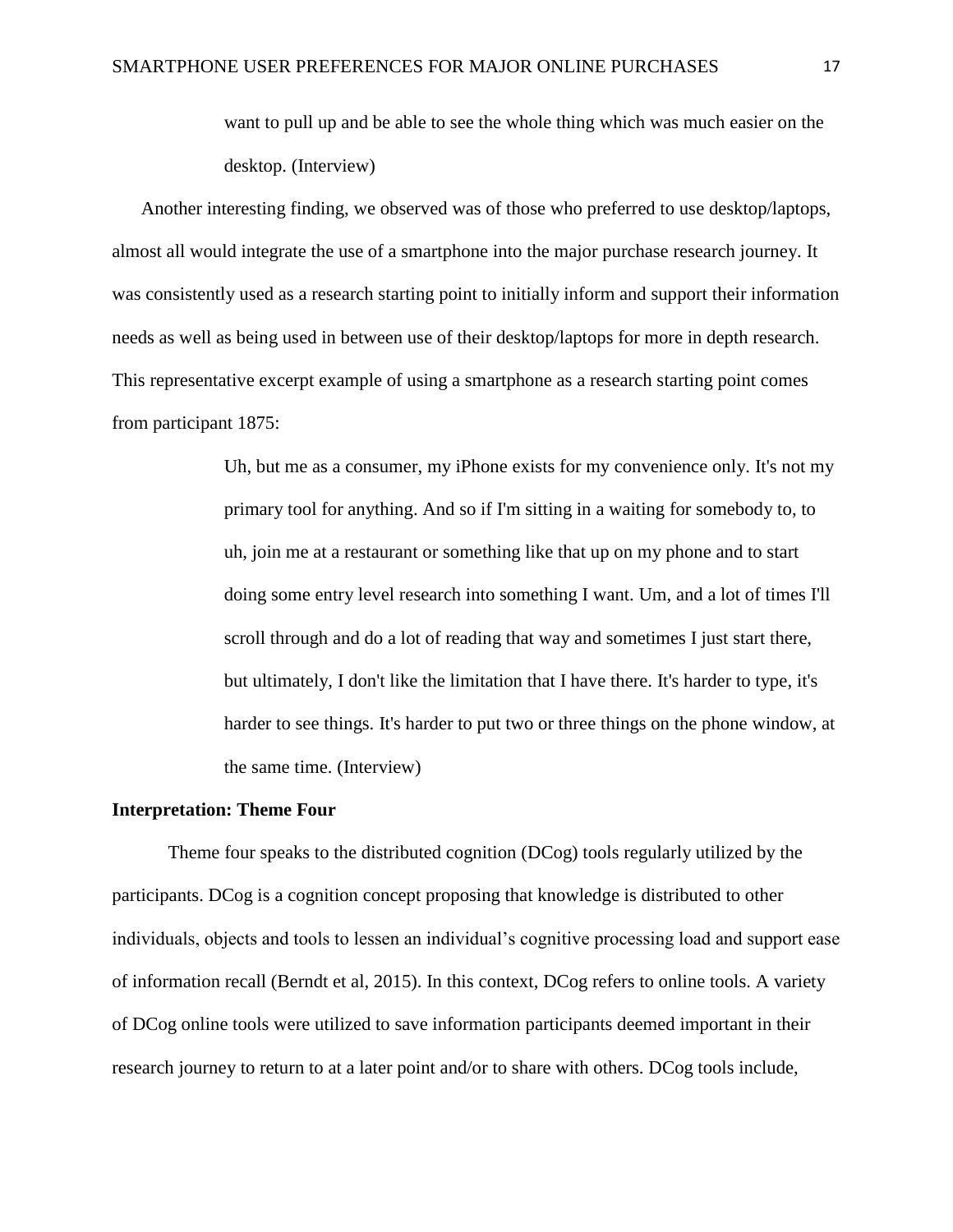email, taking phone screenshots, Notepad, Evernote, Google Docs and social media tools among others. A representative DCog excerpt sample demonstrating this dynamic comes from participant 2736:

I tend to save allot of the information by screenshots that save in my picture albums on my phone. I also send website links to my personal email or text message to be able to access/print at a later time. I also use my "notes" app to make notes, jot down websites so that I can access or print information from later. (Interview)

#### **Implications for HCI**

The meaningful aspects of activity theory focus of this study is the consumption of information and how either smartphones or desktops help mediate the discovered artifacts within the activity. Contradictions, tensions and breakdowns present themselves between different user information consumption preferences and how smartphone or desktops applications/websites support, or not, those preferences. This study findings suggest; a) a recognition of different user profiles between the way they consume information on either smartphone or desktop/laptop devices and their associated applications/websites; b) the importance of considering "tethered systems" which promote and maintain and a connected information experience between devices and potential user profile types; and c) the importance of considering the utilization of online DCog tools used by those different user types to support returning to their chosen information.

Savio and Braiterman recommend ten heuristics for the mobile design environment. The focus of their research was design practices around mobile people not mobile devices. Savio & Braiterman, 2007) Our study reaffirmed their heuristics for mobile design: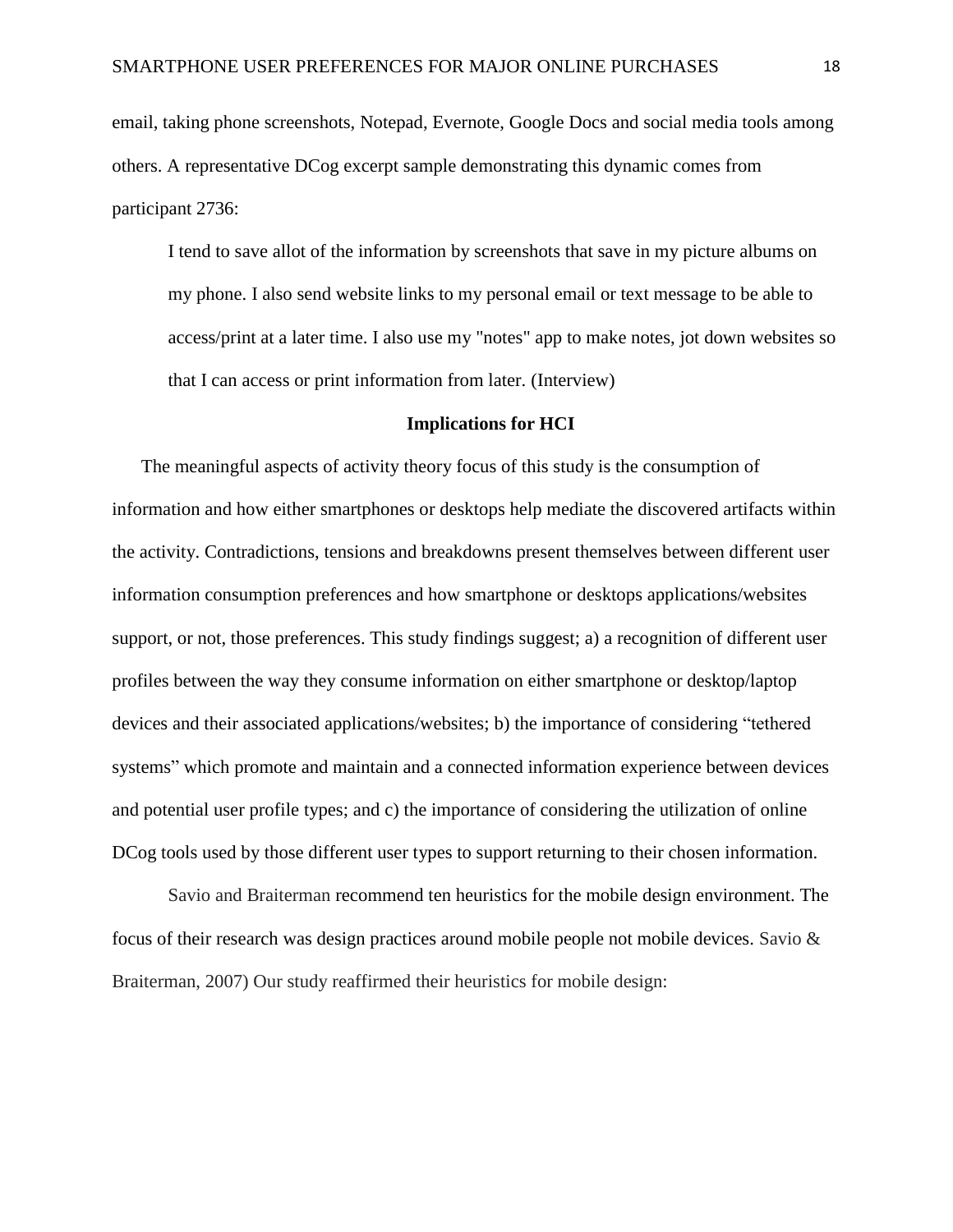### Table 6

*Savio and Braitemann's Heuristics*

| Heuristics                                                                                                                                                             |
|------------------------------------------------------------------------------------------------------------------------------------------------------------------------|
| Mobile interactions must be user-driven.<br>1)                                                                                                                         |
| Mobile derives from desktop computing and previous user models.<br>2)                                                                                                  |
| Mobile requires ease of use with small screens.<br>3)                                                                                                                  |
| Mobile users want simplicity not disruption from the user experience.<br>4)                                                                                            |
| Mobile users have constant "companions" with their devices.<br>5)                                                                                                      |
| Mobile users want experiences to link to other devices.<br>6)                                                                                                          |
| Mobile interactions may be cursory to the end goal objective.<br>7)                                                                                                    |
| Mobile users trust peer marketing the most.<br>8)                                                                                                                      |
| Mobile users expect GPS to enhance their experiences.<br>9)                                                                                                            |
| 10) Mobile phones are not limited to the processing capabilities but rather become a "dumb"<br>terminal" with further processing carried out elsewhere in the network. |
|                                                                                                                                                                        |

#### **Concluding Recommendations**

Based on this study's emerging themes and their implications to answer its research

questions, the following concluding recommendations can be made:

### **User Types, Device Preferences & Information Consumption**

The study suggests there may be specific user types in terms of how they consume information on different devices (smartphone vs desktop/laptop) related to major purchase information activities. Future studies could delve into this dynamic for enhanced understanding on user behavior types related to major purchase information journeys and supporting performance tools. Enhanced behavior type understanding may provide future recommendations related to an information design framework based on user and device types and the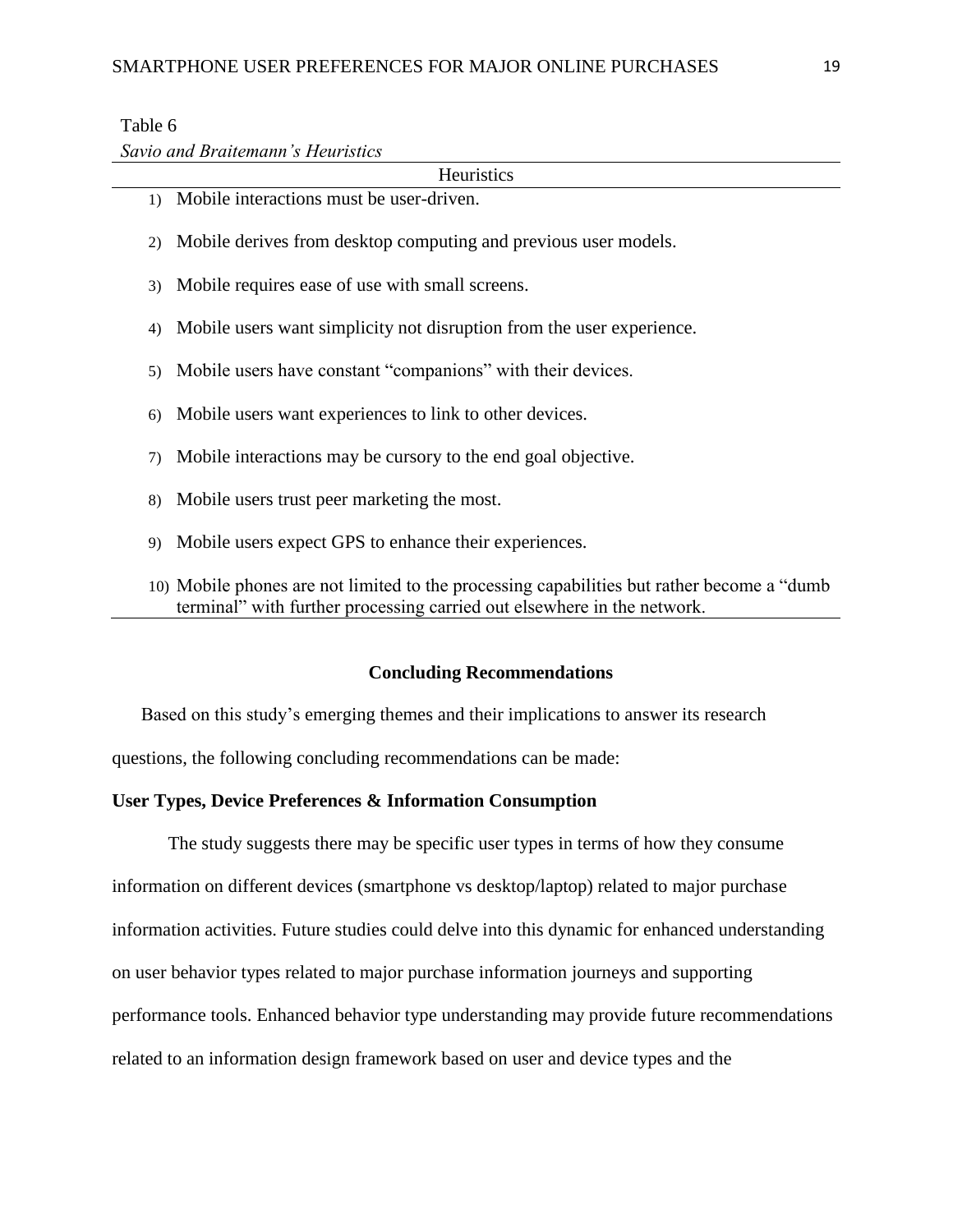interaction/interface designs supporting that information framework. The framework mode of functionality and information design could be triggered by device type to serve user needs.

### **Tethered Systems**

Tethered systems refer to those system applications and websites which are able to retain and share user account information across a variety of device channels including both smartphones and desktop/laptop platforms. While some application and system designs may not have a need for a tethered systems approach supporting a user activity and experience, this study suggest users utilize different device channels to support research journey's related to major purchase decisions. A tethered system approach supporting a user's major purchase journey would allow them to have a more seamless information experience across channels where they could save, share and return to information to help conveniently support their decision-making process. This type of tethered system could support users whether they were engaged in a research activity of immediacy or an in-depth one.

#### **Distributed Cognition Support**

Throughout this study's data, distributed cognition tools are consistently relied upon as references tools to support a user's online research journey related to major purchases. Anticipating user utilization of DCog tools, systems design considerations could include, incorporating functions which accelerate the DCog process (such as cutting and pasting) of using outside DCog tools, providing internal DCog system tools so users do not have to use outside DCog sources or if a tethered system approach is utilized, providing a more robust DCog tool set and functionality which reflects the range of user preferences.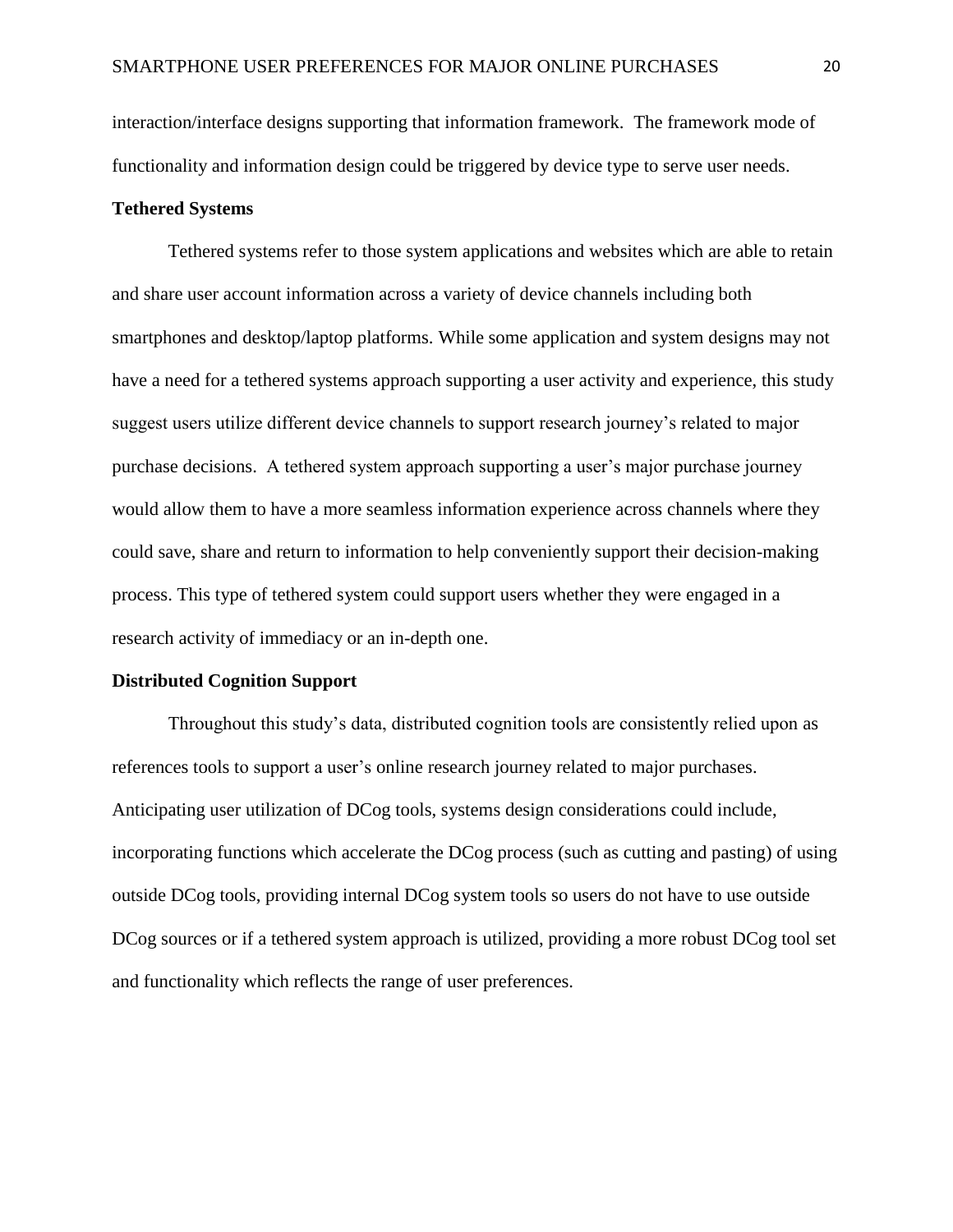#### **Project Scope**

The bounded scope of this project included a major purchase focus and within that, VA home loans. Another bounding aspect were the participants as only those who were qualified and seeking VA home loans whom formed the participant base. The research questions also served as a bounding mechanism to shape the instruments for collecting data to answer those study questions.

#### **Limitations**

Limitations of the study include a sole focus on the VA home loan seekers. Had VA home lender support personnel been included in this study, more insight into backend support details could have been explored and how those support activities do (or do not) support VA home loan seekers. While a SUS questionnaire focused on a specific VU tool (lender comparison chart) was administered, it's findings were not included in this report. Some participants could not find the lender comparison chart or they viewed the wrong tool, each instance impacting the SUS data collection. This data set was also not provided in this study because it had no impact or bearing based on our research questions. Another limitation was depth of data analysis. Additional qualitative process rigor could have been applied when generating code themes and subthemes based on the research question constructs and a more thorough recursive data analysis process. A more comprehensive data analysis could have provided additional specific system recommendations for implementation. Finally, a limitation related to the DeDoose qualitative analysis software presented itself. During the study analysis phase, DeDoose discovered a major software issue which hampered its ease of operation and speed of use. Transcriptions also needed to be reviewed and corrected due to numerous errors discovered.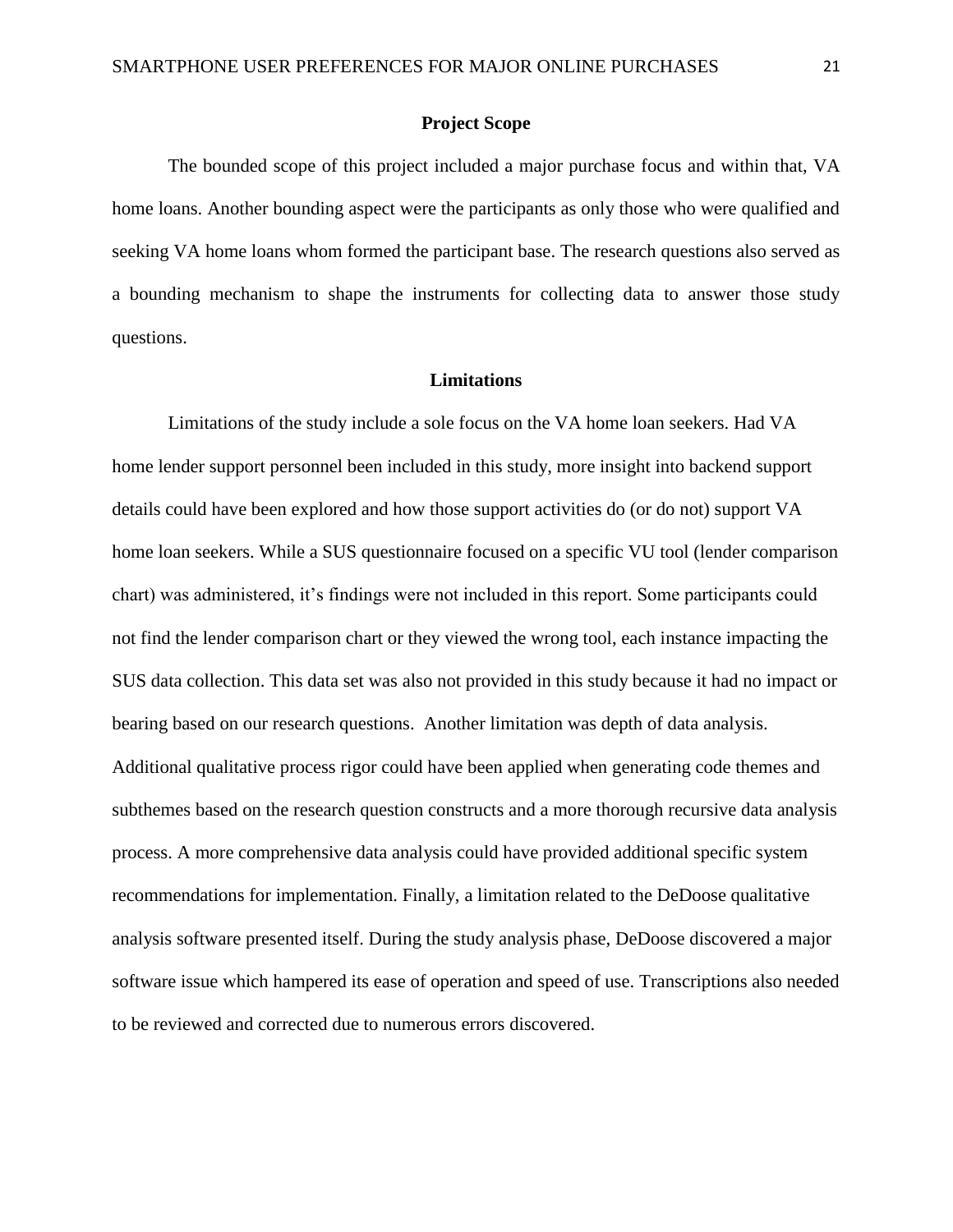#### References

- Berndt, E., Furniss, D., & Blandford, A. (2015). Learning Contextual Inquiry and Distributed Cognition: a case study on technology use in anaesthesia. Cognition, Technology & Work, 17(3), 431-449.
- Blackler, F. (1993). Knowledge and the theory of organizations: Organizations as activity systems and the reframing of management. Journal of management studies, 30(6), 863- 884.
- Blandford, A. E. (2013). Semi-structured qualitative studies. Interaction Design Foundation.
- Braun, V., & Clarke, V. (2006). Using thematic analysis in psychology. *Qualitative research in psychology*, *3*(2), 77-101.
- Clemmensen, T., Kaptelinin, V., & Nardi, B. (2016). Making HCI theory work: an analysis of the use of activity theory in HCI research. *Behaviour & Information Technology*, *35*(8), 608-627.
- Consumers and Mobile Financial Services. (2016, March). Board of Governors of the Federal Reserve System. Retrieved by: https://www.federalreserve.gov/econresdata/consumersand-mobile-financial-services-report-201603.pdf
- Dochy, F., Gijbels, D., Segers, M., & Van den Bossche, P. (2012). *Theories of learning for the workplace: Building blocks for training and professional development programs*. Routledge.
- El-Kiki, T., & Lawrence, E. (2008, April). Mobile user needs: Efficient transactions. In *Information Technology: New Generations, 2008. ITNG 2008. Fifth International Conference on* (pp. 975-981). IEEE.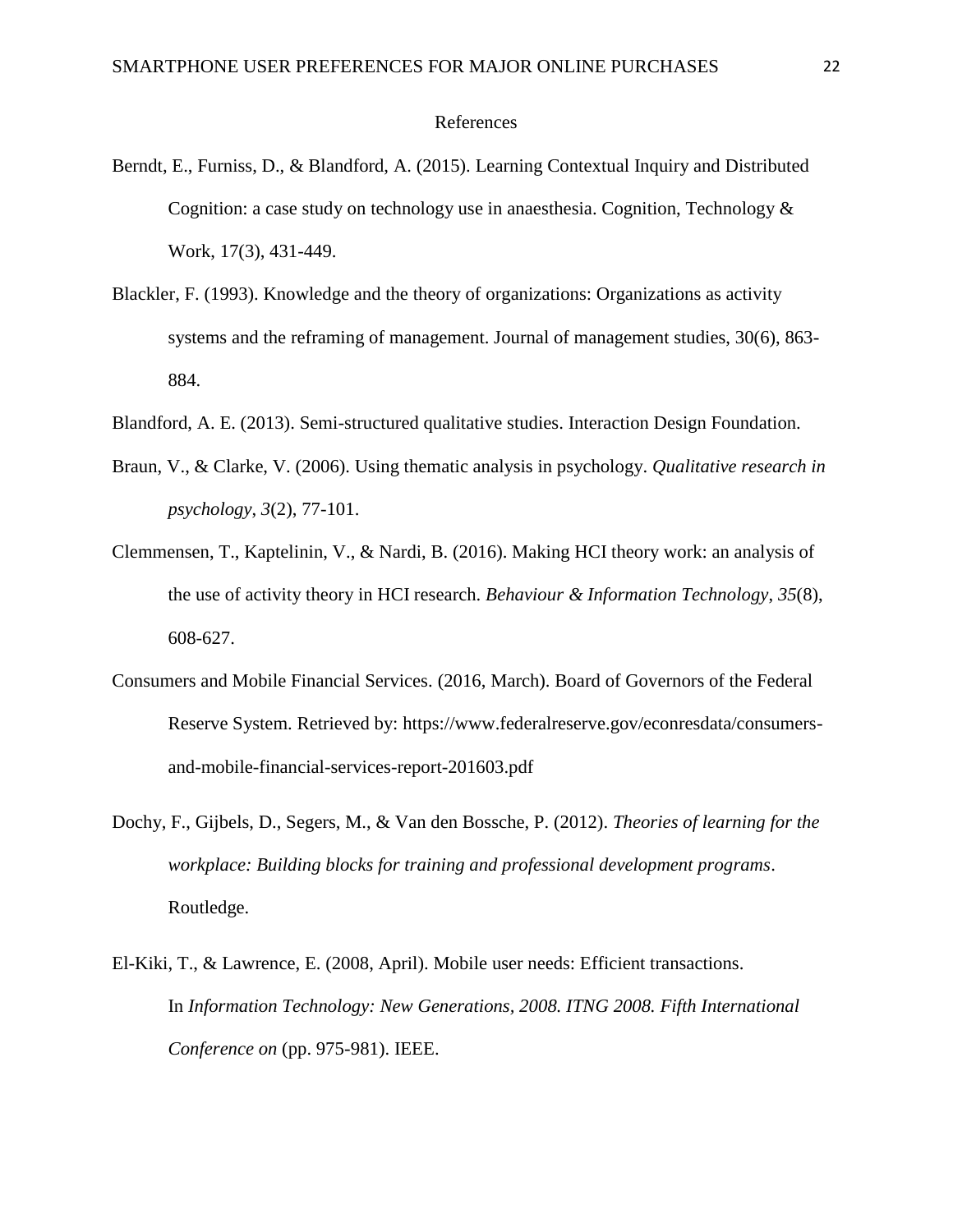Engestrom, Y., Engestrom, R., & Saarelma, O. (1988, January). Computerized medical records, production pressure and compartmentalization in the work activity of health center physicians. In *Proceedings of the 1988 ACM conference on Computer-supported cooperative work* (pp. 65-84). ACM.

- Engeström, Y. 1999. Expansive visibilization of work: An activity-theoretical perspective. Computer Supported Cooperative Work: CSCW: An International Journal, 8 (1–2): 63– 93.
- Indeemo Mobile Ethnography App & Qualitative Research Platform. (2018, May 7). Retrieved by: https://indeemo.com/
- Jarzabkowski, P. (2010). An activity-theory approach to strategy as practice. Cambridge handbook of strategy as practice (pp.127-140).
- Mason, M. (2010, August). Sample size and saturation in PhD studies using qualitative interviews. In Forum qualitative Sozialforschung/Forum: qualitative social research (Vol. 11, No. 3).
- Miettinen, R., & Virkkunen, J. (2005). Epistemic objects, artefacts and organizational change. *Organization*, *12*(3), 437-456.
- Mobile Fact Sheet. Pew Research Center. Feb. 5<sup>th</sup>, 2018. Retrieved by: http://www.pewinternet.org/fact-sheet/mobile/
- Muskat, M., Muskat, B., Zehrer, A., & Johns, R. (2013). Generation Y: evaluating services experiences through mobile ethnography. *Tourism Review*, *68*(3), 55-71.
- National Telecommunications and Information Association. (2011, February). Digital Nation: Expanding Internet Usage. Retrieved March 4, 2018 from https://www.ntia.doc.gov/legacy/data/index.html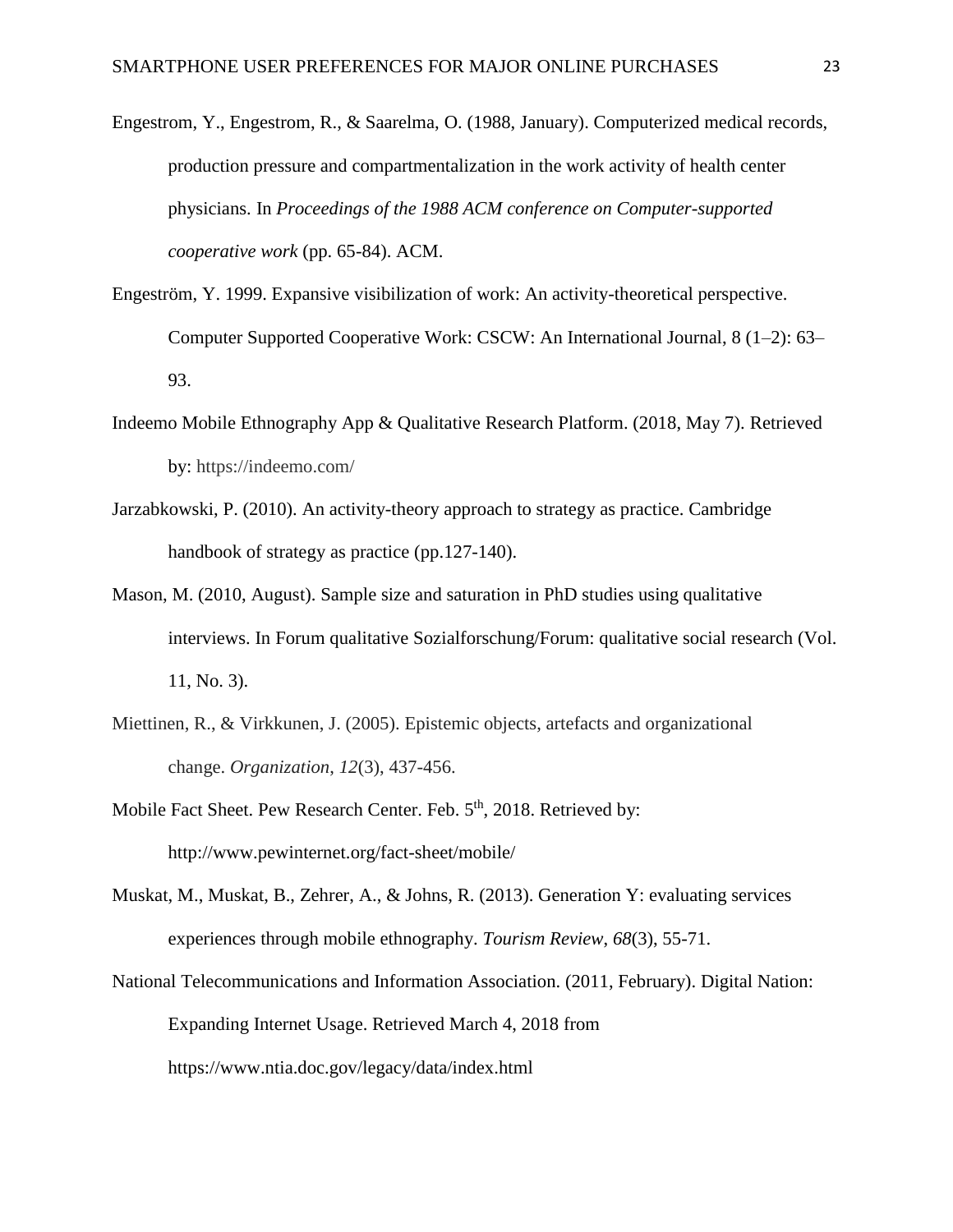- Ngai, E. W., & Gunasekaran, A. (2007). A review for mobile commerce research and applications. *Decision support systems*, *43*(1), 3-15.
- Online Shopping and e-Commerce. Pew Research Center. December 18, 2016. Retrieved by: http://www.pewinternet.org/2016/12/19/online-shopping-and-e-commerce/
- Savio, N., & Braiterman, J. (2007, June). Design sketch: The context of mobile interaction. In *Mobile HCI* (pp. 284-286).
- Tarasewich, P. (2003). Designing mobile commerce applications. *Communications of the ACM*, *46*(12), 57-60.
- Troutman, M., & Timpson, S. (2008). Effective Optimization of Web Sites for Mobile Access: the transition from eCommerce to mCommerce. *Journal of Interactive Advertising*, *9*(1), 65-70.
- White, M. D., & Marsh, E. E. (2006). Content analysis: A flexible methodology. *Library trends*, *55*(1), 22-45.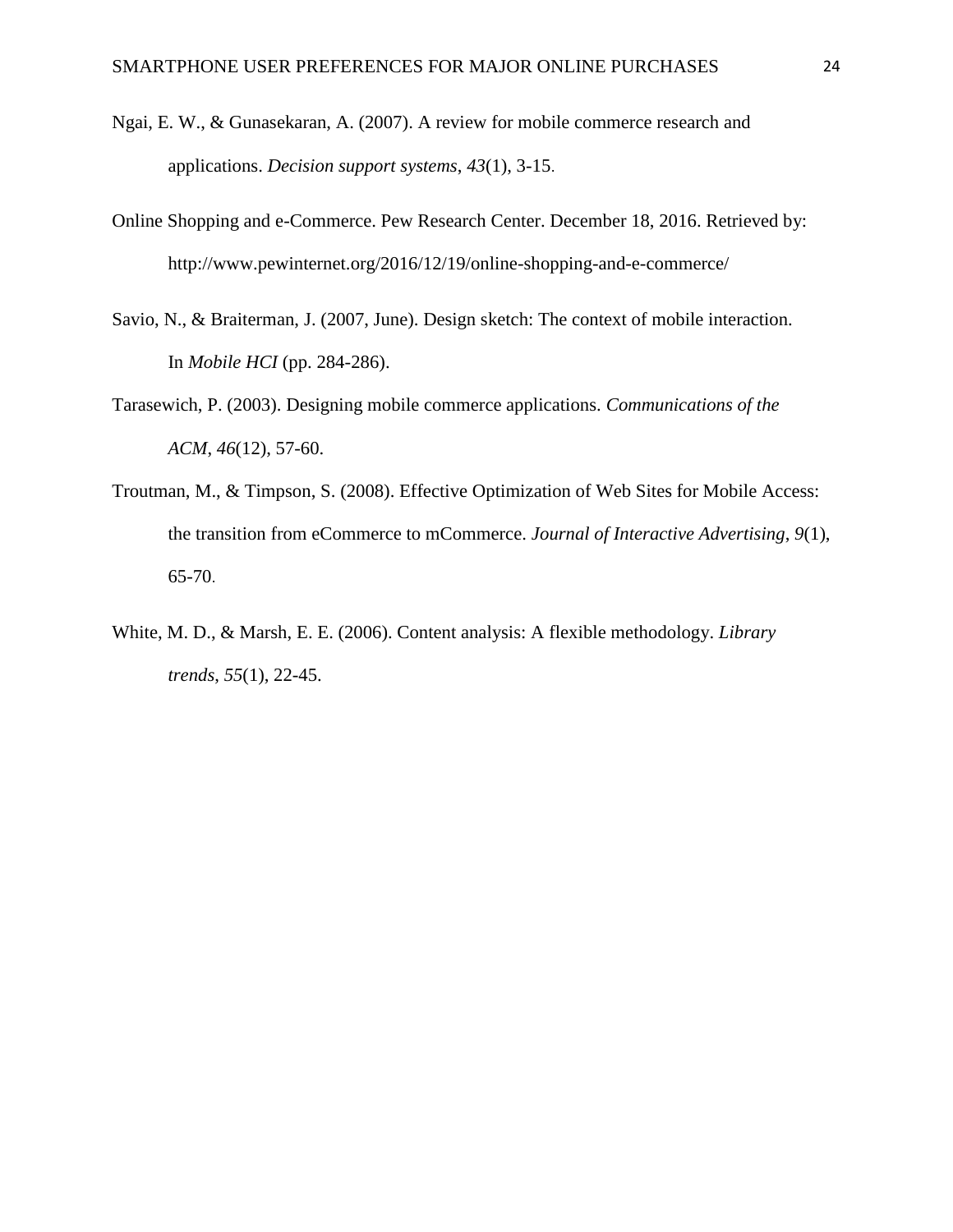### **Appendix A**

### **Instruments**

### **A.1 Screener Instrument**

Gender

M

F

**Other** 

Age-Ranges

17 or younger- D

18-24 years old- Q

25-34 years old-Q

35-44 years old-Q

45-54 years old-Q

55-64 years old-Q

65-74 years old-Q

75 years or older-Q

What is your military status?

Active Duty - Q

National Guard/Reserves - Q

Veteran/Retired- Q

No Military Service- DISQUALIFY

What are your plans to buy a home?

I plan to buy a home within 6 months- Q

I plan to buy a home in 6 months to a year- Q

I plan to buy a home after a year or more- D

I plan to buy a home but not sure when- D

I have no plans to buy a home- D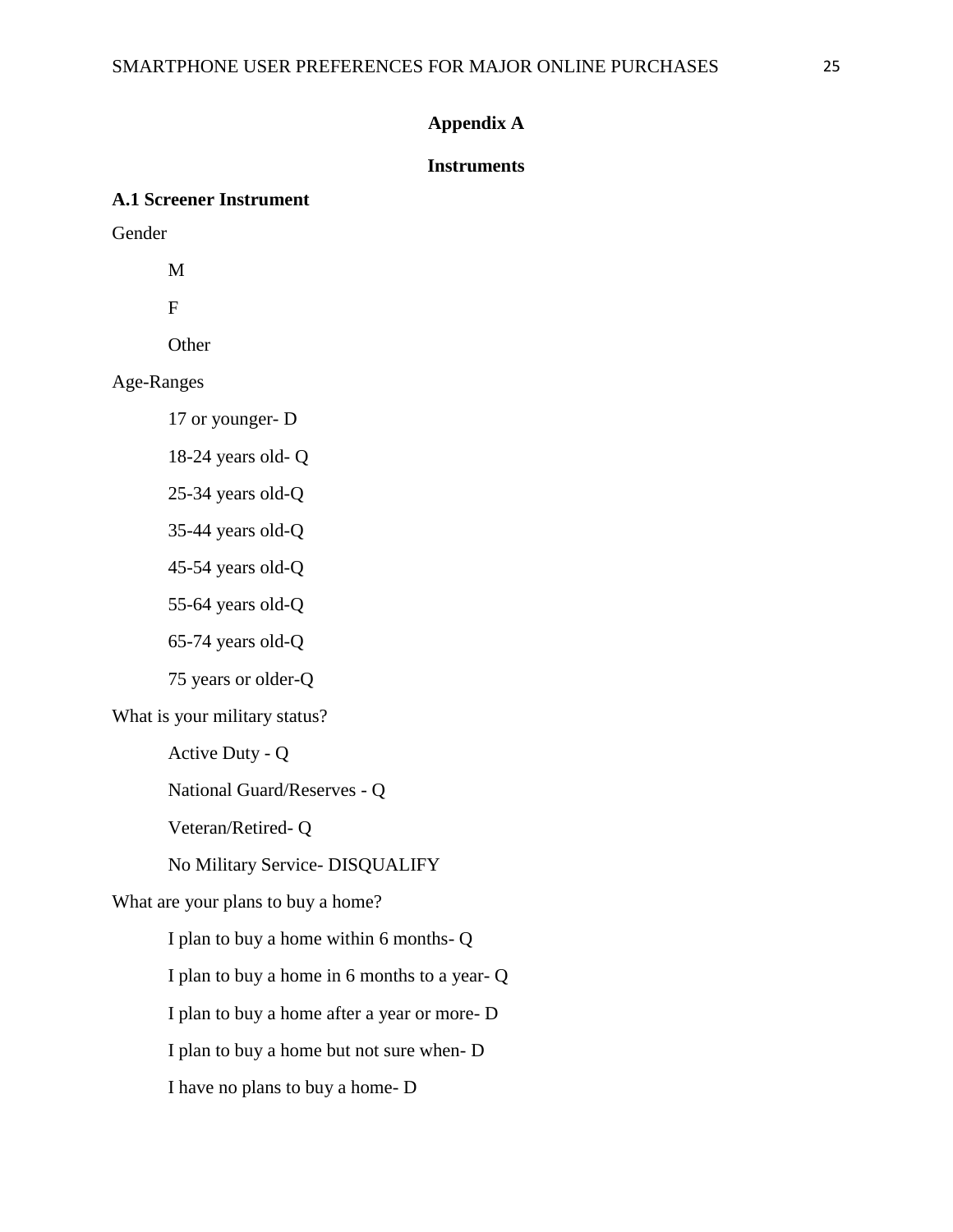Other- D

Would you use a mobile smartphone to look for home loan related information?

Yes- Q

No- D

Have you ever used a VA home loan?

Yes-Q No- Q

Would you be available over multiple study activities (survey, screen shares and interview) over the course of 1 week?

Yes-Q

No- D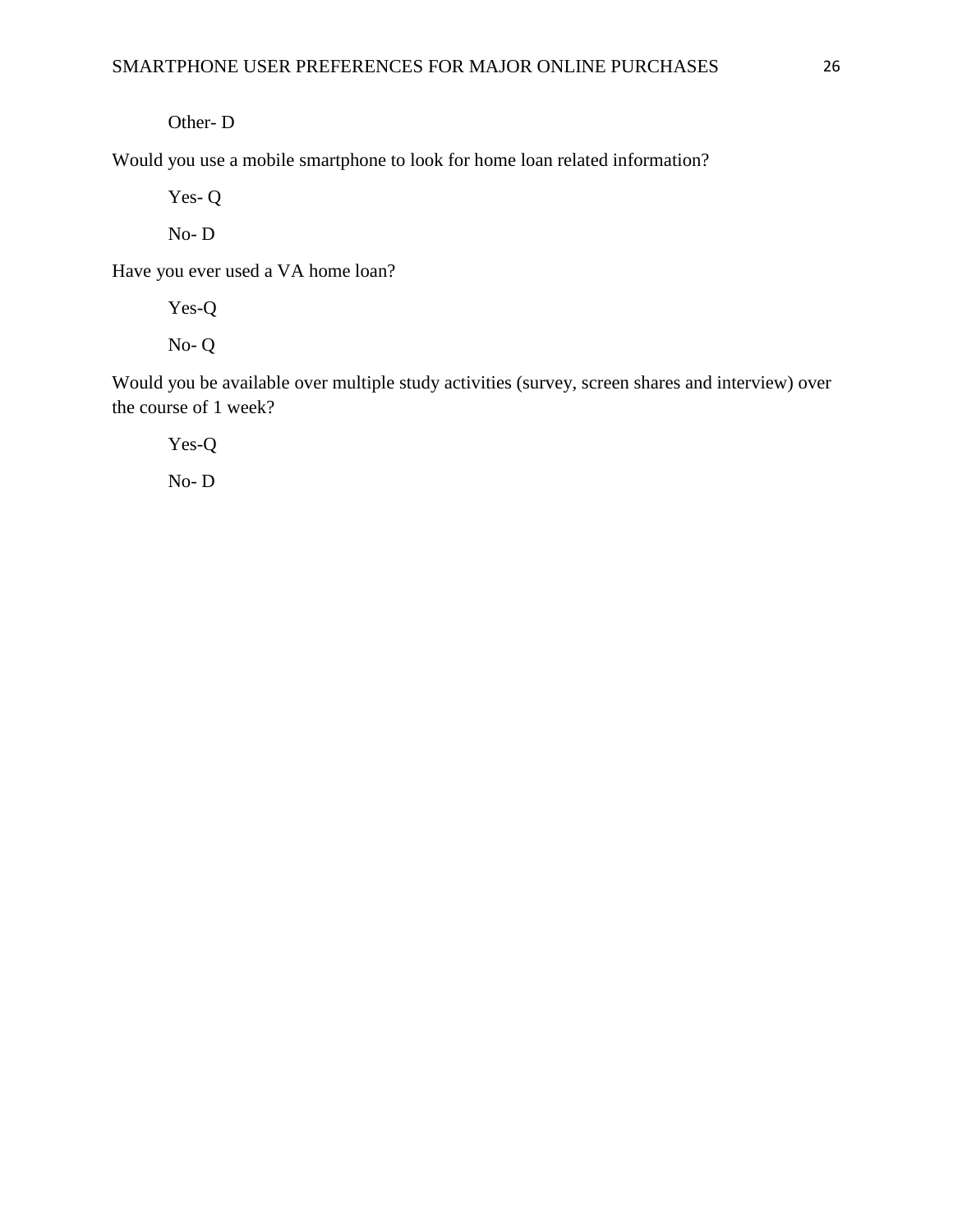# **A.2 Consent Form**

## **Project Title: Exploring Differences in Mobile and Desktop User needs, Preferences and Habits Towards Online Purchasing Behavior**

### **Consent Form** *(Participant over 18 y/o)*

**Researcher's Name(s):** Shann Bossaller, Michele Kroll, Devon Whetstone

# **INTRODUCTION**

You are being asked to participate in a research study. When you are invited to participate in research, you have the right to be informed about the study procedures so that you can decide whether you want to consent to participation. This form may contain words that you do not know. Please ask the researcher to explain any words or information that you do not understand.

You have the right to know what you will be asked to do so that you can decide whether or not to be in the study. Your participation is voluntary. You do not have to be in the study if you do not want to. You may refuse to be in the study and nothing will happen. If you do not want to continue to be in the study, you may stop at any time without penalty or loss of benefits to which you are otherwise entitled.

This research is funded by Veterans United.

## **WHY IS THIS STUDY BEING DONE?**

This research is being conducted to determine how the Veterans United mobile web application can be improved to better meet the information needs of those searching for Veteran Administration home loans on smartphone devices.

# **WHAT AM I BEING ASKED TO DO?**

Your participation in this study is for the purpose of research. This will be 100% remote from your home or work mainly using your smartphone. We will be collecting the following types of data in multiple sessions:

- 1. 4 total recorded performance sessions while using a smartphone.
- 2. 1 Anonymous Usability Questionnaire (can be taken on any device).
- 3. 1 recorded Individual Interview (using smartphone and Skype).

### **Recorded Performance Sessions**

Your smartphone screen will be recorded as you look for home loan information over 4 sessions. While looking for this information you will be speaking out loud discussing your experiences and thoughts. The audio from your speaking out loud will be transcribed for later analysis. If for any reason you are uncomfortable during the session and do not want to continue, you may end the session and leave at any time. It is for data collection only.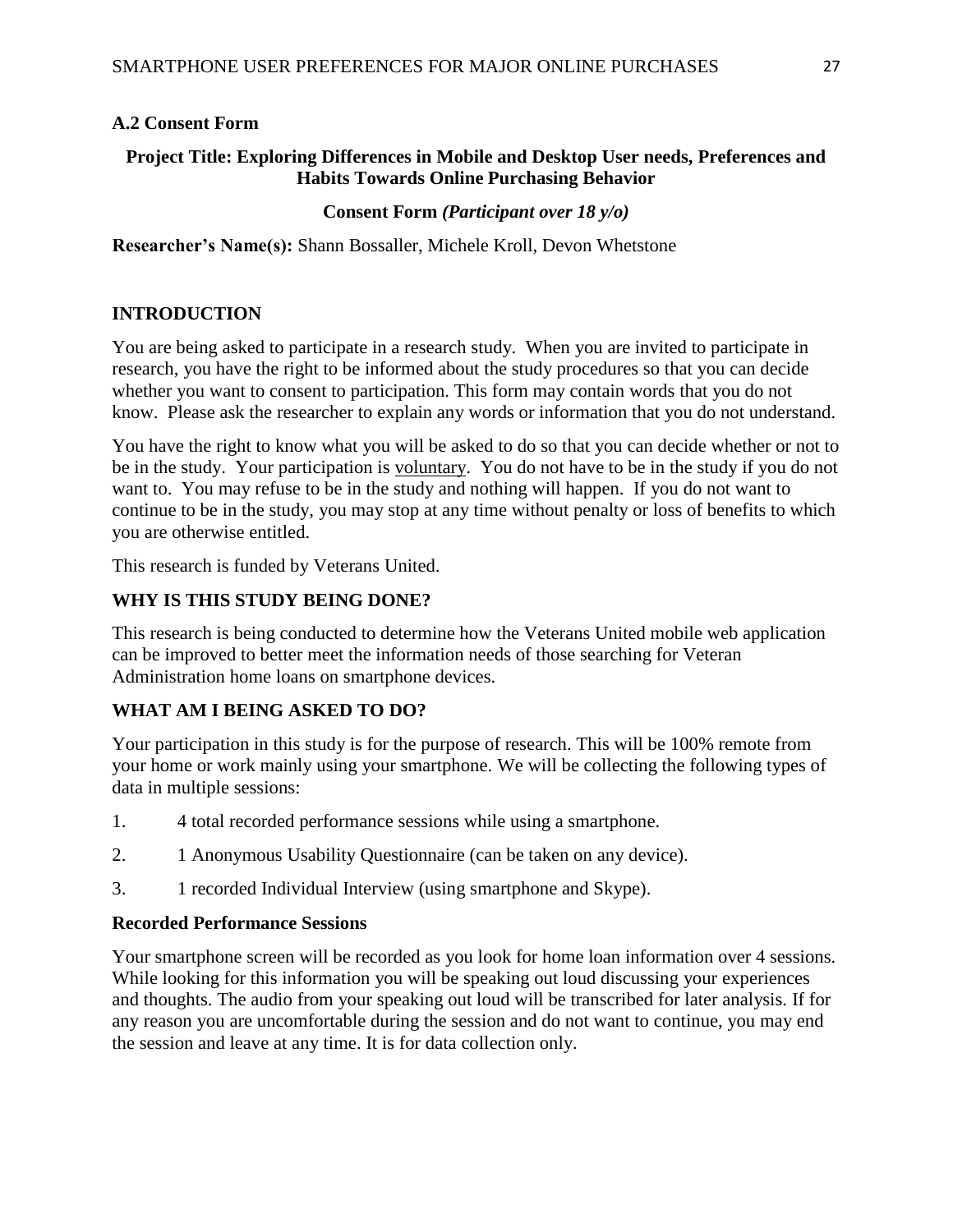### **Usability Questionnaire**

At the end of your third recorded performance session, you will receive a link to a 10 question Likert survey questionnaire to complete. If for any reason you are uncomfortable during the session and do not want to continue, you may end the session and leave at any time. It is for data collection only.

## **Interview**

The individual interview usually will last between 30-45 minutes and will be audio recorded. If for any reason you are uncomfortable during the session and do not want to continue, you may end the session and leave at any time. It is for data collection only.

### **CONFIDENTIALITY**

In addition, if photographs, audiotapes or videotapes were taken during the study that could identify you, then you must give special written permission for their use. In that case, you will be given the opportunity to view or listen, as applicable, to the photographs, audiotapes or videotapes before you give your permission for their use if you so request.

Results of the study may potentially be submitted to professional publications. Your name will not be included in any report nor will your name be associated with any data collected in the project. Photos will be blurred to protect any identifying information. Each participant will have an ID number assigned so identity is not disclosed. The key will be kept separately in the PI's locked office and cabinet.

# **HOW LONG WILL I BE IN THE STUDY?**

This study will take approximately two months to complete from March through April, 2018. You can stop participating at any time without penalty.

# **WHAT ARE THE BENEFITS OF BEING IN THE STUDY?**

Your participation can benefit the usability and information experiences of US military personnel when they are seeking Veterans Administration home loan information when using a mobile phone. This could make looking for such loans more convenient and simple or US military personnel.

# **WHAT ARE THE RISKS OF BEING IN THE STUDY?**

Interviews will be audio recorded so some participants might feel uncomfortable.

# **WHAT ARE THE COSTS OF BEING IN THE STUDY?**

There is no cost to you.

# **WILL I BE COMPENSATED FOR PARTICIPATING IN THE STUDY?**

Yes. \$150 gift card is available for those who complete the study.

If you decide to end your participation during the study you will be awarded the amount up to your participation phase.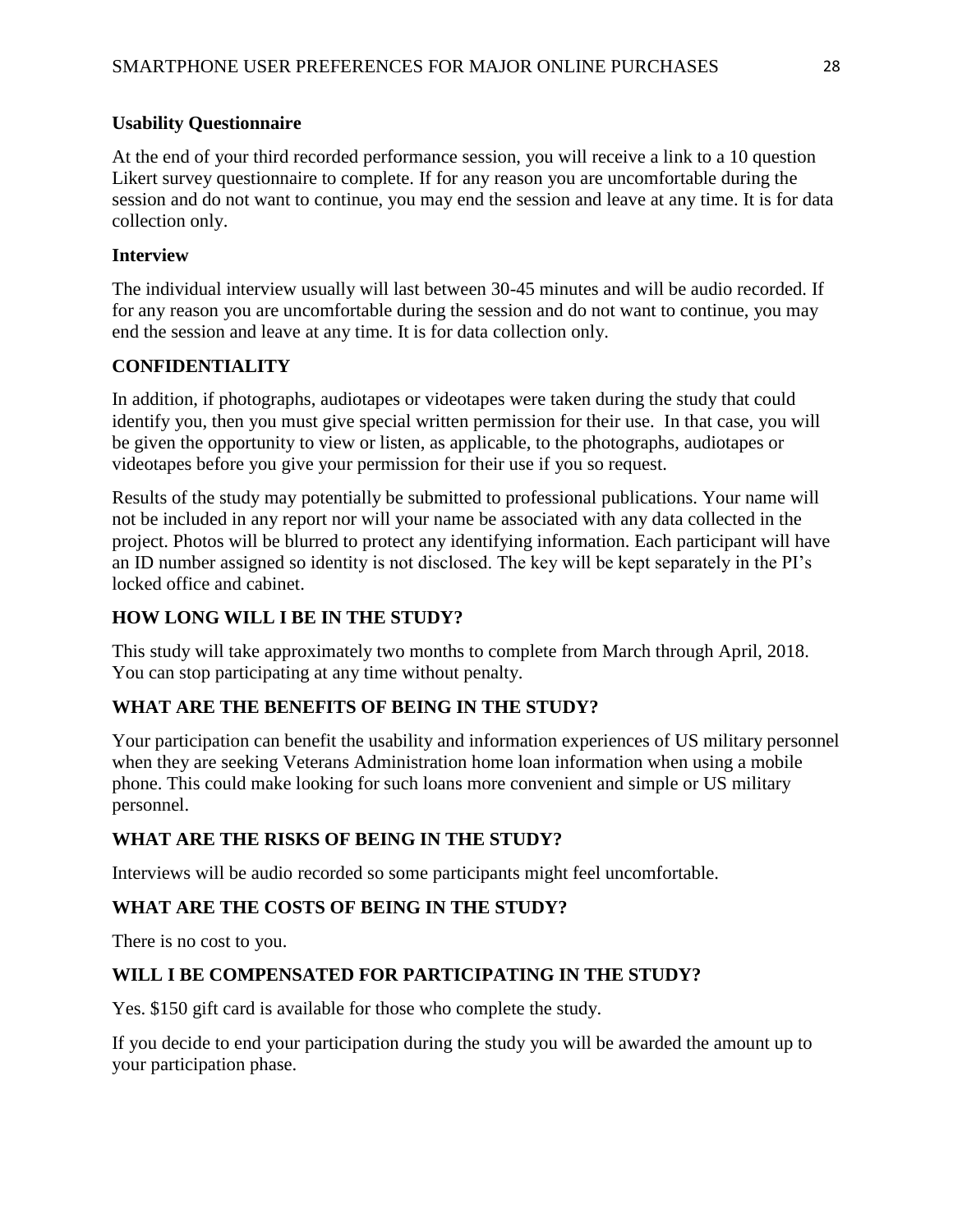# **WHAT OTHER OPTIONS ARE THERE?**

You have the option of not participating in this study, and will not be penalized for your decision.

### **WHO DO I CONTACT IF I HAVE QUESTIONS, CONCERNS, OR COMPLAINTS?**

Please contact *Shann Bossaller, [sb5g5g@mail.missouri.edu](mailto:sb5g5g@mail.missouri.edu)* if you have questions about the research. Additionally, you may ask questions, voice concerns or complaints to the research team.

# **WHOM DO I CALL IF I HAVE QUESTIONS OR PROBLEMS?**

If you have any questions regarding your rights as a participant in this research and/or concerns about the study, or if you feel under any pressure to enroll or to continue to participate in this study, you may contact the University of Missouri Campus Institutional Review Board (which is a group of people who review the research studies to protect participants' rights) at (573) 882- 9585 or umcresearchcirb@missouri.edu.

A copy of this Informed Consent form will be given to you before you participate in the research.

I have read this consent form and my questions have been answered. I know that I can remove myself from the study at any time without any problems.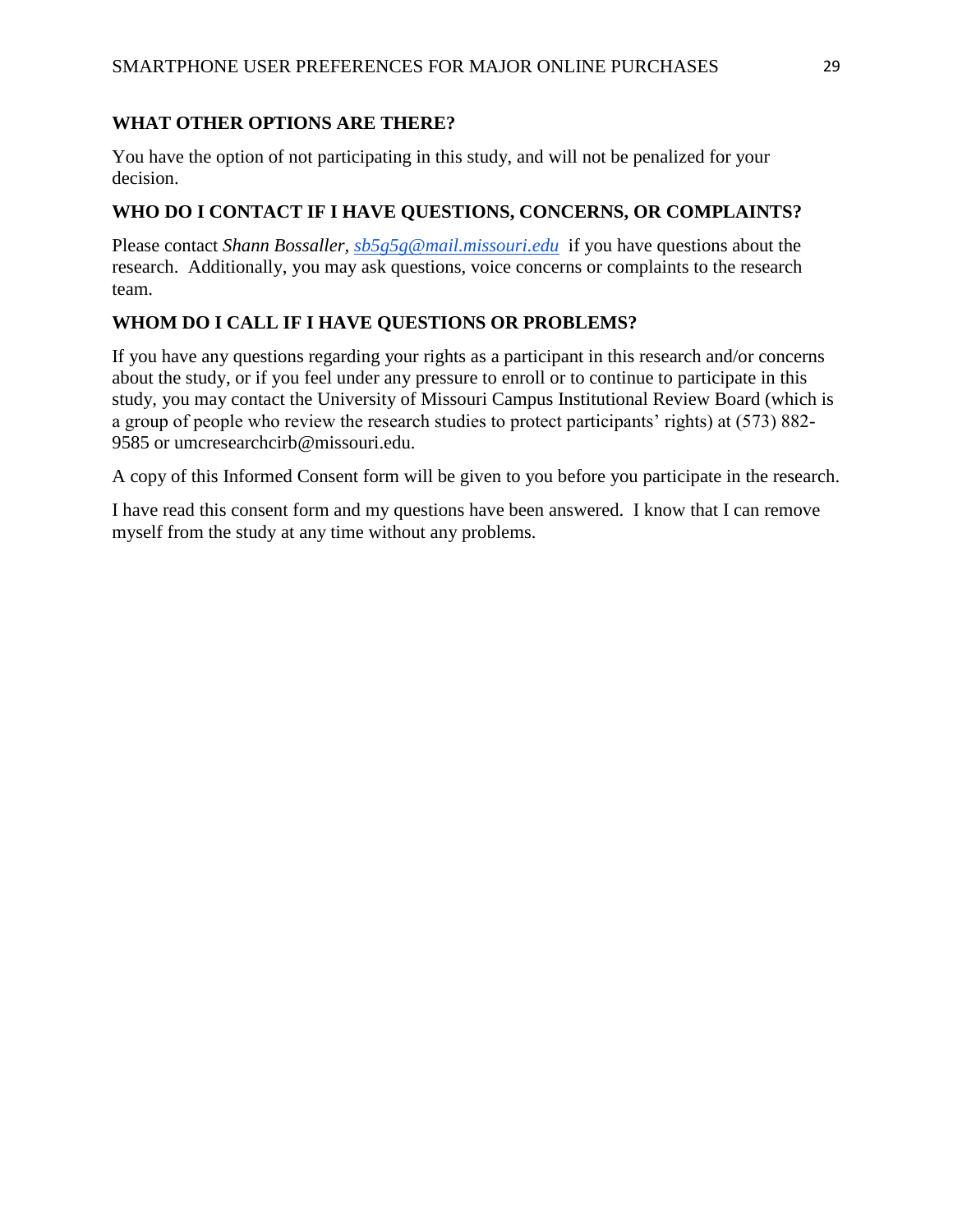# **A.3 Mobile Ethnography Task List**

| <b>Task list introduction:</b><br>(write a short intro here to explain<br>the overall project and what they<br>will need to do the next n days)<br>We will add the moderator contact<br>details here so the respondent can | Welcome to our project!                                                                                                                                                                                                                                                                                                                                                                                                                                                                                                           |
|----------------------------------------------------------------------------------------------------------------------------------------------------------------------------------------------------------------------------|-----------------------------------------------------------------------------------------------------------------------------------------------------------------------------------------------------------------------------------------------------------------------------------------------------------------------------------------------------------------------------------------------------------------------------------------------------------------------------------------------------------------------------------|
|                                                                                                                                                                                                                            | Thank you for joining $-$ We look forward to receiving your uploads and what you<br>discover!                                                                                                                                                                                                                                                                                                                                                                                                                                     |
| contact you if needed.                                                                                                                                                                                                     | You will have multiple objectives which will include:                                                                                                                                                                                                                                                                                                                                                                                                                                                                             |
|                                                                                                                                                                                                                            | Conducting online VA loan research as you normally would while using<br>$\bullet$<br>your smartphone and the Indeemo application.<br>"Thinking Aloud" while conducting your VA Loan research.<br>$\bullet$<br>Posting multiple screen recording videos and screenshot pictures of your<br>$\bullet$<br>experiences.<br>Broadly Searching for VA Loan Information & Lenders of interest to you.<br>$\bullet$<br><b>Selecting potential VA Loan Lenders.</b><br>$\bullet$<br>Exploring a Specific VA Loan Lender Site.<br>$\bullet$ |
|                                                                                                                                                                                                                            | Keep in mind that each <b>Screen Recording Video</b> can be a maximum of 10 minutes long.                                                                                                                                                                                                                                                                                                                                                                                                                                         |
|                                                                                                                                                                                                                            | Feel free to upload more videos for each task as you see fit. Also, any additional screen<br>shots and captions of particularly interesting points or confusing points are more than<br>welcome!                                                                                                                                                                                                                                                                                                                                  |

| <b>Task title</b>         | <b>Looking for VA Loan information and Thinking Aloud</b>                                                                                                                                                                                                                                                                            |
|---------------------------|--------------------------------------------------------------------------------------------------------------------------------------------------------------------------------------------------------------------------------------------------------------------------------------------------------------------------------------|
| <b>Task description</b>   | We would like you to thoroughly search for any and all VA home loan information,<br>services and tools on different websites you think best supports your information<br>research journey and capture this using the Indeemo Screen Recording functionality.<br>During your search, please think aloud while consider the following: |
|                           | Search as you normally would for VA loan information.<br>$\bullet$<br>Broadly search for anything helpful in your VA loan research journey.<br>$\bullet$<br>Please report your experiences by "thinking aloud".<br>$\bullet$                                                                                                         |
|                           | Perform multiple searches for VA loan information until you've confidently settled on<br>potential VA loan lenders who meet your needs and know why you've selected them.                                                                                                                                                            |
|                           | Please have the think aloud guide available to reference.                                                                                                                                                                                                                                                                            |
|                           | Feel free to upload more than 4 Screen Recording videos along with screenshots with<br>captions to help further illustrate your point.                                                                                                                                                                                               |
| <b>Required Responses</b> | 4 Videos                                                                                                                                                                                                                                                                                                                             |
| Start date / time         |                                                                                                                                                                                                                                                                                                                                      |
| End date / time           |                                                                                                                                                                                                                                                                                                                                      |

| <b>Task title</b>       | <b>Discuss VA Loan Lender Choices</b>                                                                                                 |
|-------------------------|---------------------------------------------------------------------------------------------------------------------------------------|
| <b>Task description</b> |                                                                                                                                       |
|                         | Take a Screen Recording where you revisit the best VA lenders you identified during your<br>VA loan search and tell us the following: |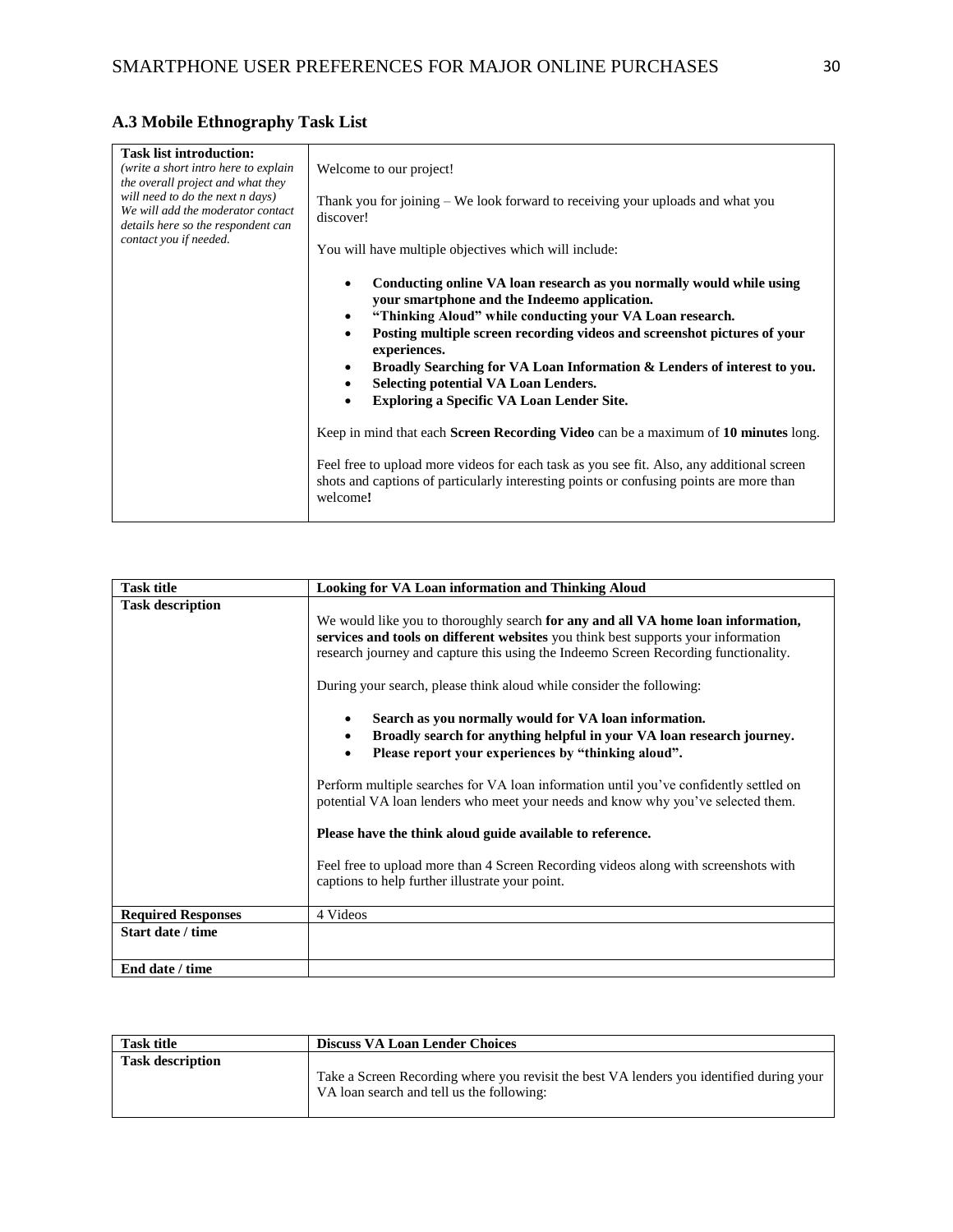|                           | Discuss why you selected each vendor.<br>$\bullet$<br>What helpful features did they offer to help your research journey?<br>$\bullet$<br>What made them trustworthy enough to seriously consider?<br>$\bullet$<br>How confident are you of using them?<br>$\bullet$<br>Please have the think aloud guide available to reference. |
|---------------------------|-----------------------------------------------------------------------------------------------------------------------------------------------------------------------------------------------------------------------------------------------------------------------------------------------------------------------------------|
|                           | Feel free to upload more than 1 Video along with screen shots and captions to help further<br>illustrate your point.                                                                                                                                                                                                              |
| <b>Required Responses</b> | l Video                                                                                                                                                                                                                                                                                                                           |
| Start date / time         |                                                                                                                                                                                                                                                                                                                                   |
| End date / time           |                                                                                                                                                                                                                                                                                                                                   |

| <b>Task title</b>            | Discuss Specific VA Loan Lender                                                                                                                                       |
|------------------------------|-----------------------------------------------------------------------------------------------------------------------------------------------------------------------|
| <b>Task description</b>      | Take a Screen Recording where you revisit the VA lender that provided the most positive<br>impression through your search and show us the highlights.<br>Was it:      |
|                              | <b>Specific site features?</b><br>$\bullet$<br><b>Specific VA Loan Information?</b><br>Specific site design?<br><b>Specific Educational information?</b><br>$\bullet$ |
|                              | Refer to the Think Aloud guide to help guide your discussion.                                                                                                         |
|                              | Feel free to upload more than 1 Video along with screen shots and captions.                                                                                           |
| No. of and type of responses | 1 Video                                                                                                                                                               |
| Start date / time            |                                                                                                                                                                       |
| End date / time              |                                                                                                                                                                       |

| <b>Task title</b>       | <b>Looking for any VA Loan Information and Commenting</b>                                                                                                                                                                                                                                                                   |
|-------------------------|-----------------------------------------------------------------------------------------------------------------------------------------------------------------------------------------------------------------------------------------------------------------------------------------------------------------------------|
| <b>Task description</b> | For this task we would like you to <b>focus exclusively on the Veterans United site</b> and<br>thoroughly search for any and all VA home loan information, services and tools that<br>you're interested in and support your information research journey. Capture this using the<br>Indeemo Screen Recording functionality. |
|                         | <b>For iPhone owners:</b><br>Copy this link https://www.veteransunited.com and paste it into the built in Indeemo<br>browser after selecting the Screen Recording functionality.                                                                                                                                            |
|                         | <b>For Android owners:</b><br>Copy this link https://www.veteransunited.com and start the Screen recording<br>functionality on Indeemo. Open your preferred browser on your mobile, paste in the link.                                                                                                                      |
|                         | During your search, please think aloud while consider the following:                                                                                                                                                                                                                                                        |
|                         | Search as you normally would for VA loan information.<br>٠<br>Broadly search for anything helpful in your VA loan research journey.<br>٠<br>Please report your experiences by "thinking aloud".<br>$\bullet$                                                                                                                |
|                         | Refer to the Think Aloud guide to help guide your discussion.                                                                                                                                                                                                                                                               |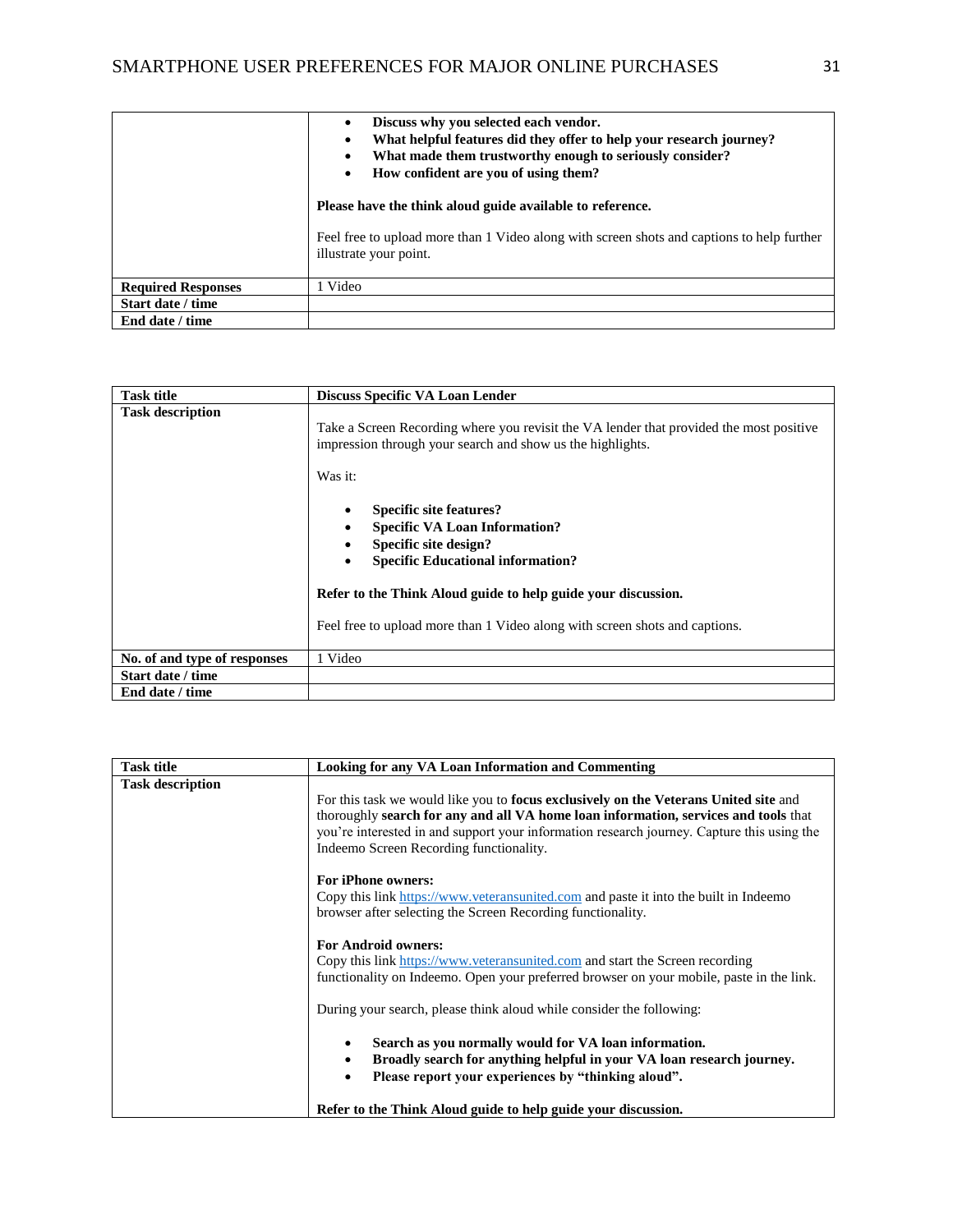|                              | Feel free to upload more than 3 Videos along with screen shots and captions to help<br>further illustrate your point. |
|------------------------------|-----------------------------------------------------------------------------------------------------------------------|
| No. of and type of responses | 3 Videos                                                                                                              |
| Start date / time            |                                                                                                                       |
| End date / time              |                                                                                                                       |

| <b>Task title</b>            | <b>Discuss Specific Veterans United Site Issue</b>                                                                                                                                                                                                                |
|------------------------------|-------------------------------------------------------------------------------------------------------------------------------------------------------------------------------------------------------------------------------------------------------------------|
| <b>Task description</b>      | Take a Screen Recording where you revisit the <b>Veterans United site</b> and show us the<br>most unfavorable aspect encountered through your search, best VA lenders you identified<br>during your <b>Veterans United site search</b> and tell us the following: |
|                              | Was it:                                                                                                                                                                                                                                                           |
|                              | <b>Specific site features?</b><br>٠<br><b>Specific VA Loan Information?</b><br>٠<br>Specific site design?<br>٠<br><b>Specific Educational information?</b>                                                                                                        |
|                              | Refer to the Think Aloud guide to help guide your discussion.                                                                                                                                                                                                     |
|                              | Feel free to upload more than 1 Video along with screen shots and captions to help further<br>illustrate your point.                                                                                                                                              |
| No. of and type of responses | 1 Video                                                                                                                                                                                                                                                           |
| Start date / time            |                                                                                                                                                                                                                                                                   |
| End date / time              |                                                                                                                                                                                                                                                                   |

| <b>Task title</b>       | <b>Veterans United Education Resource</b>                                                                                                                                                                                                                   |
|-------------------------|-------------------------------------------------------------------------------------------------------------------------------------------------------------------------------------------------------------------------------------------------------------|
| <b>Task description</b> | <b>Focusing on the Veterans United site ONLY, find the educational resources page and</b><br>thoroughly use it. Capture this using the Indeemo Screen Recording functionality.                                                                              |
|                         | For iPhone owners:<br>Copy this link https://www.veteransunited.com and paste it into the built in Indeemo<br>browser after selecting the Screen Recording functionality.                                                                                   |
|                         | For Android owners:<br>Copy this link https://www.veteransunited.com and start the Screen recording<br>functionality on Indeemo. Open your preferred browser on your mobile, paste in the link.                                                             |
|                         | While recording your activity on the <b>educational resources</b> page talk us through the<br>following:                                                                                                                                                    |
|                         | How does this tool compare to other mortgage calculators you've seen or<br>used?<br>How helpful is this mortgage calculator?<br>$\bullet$<br>Was calculator easy to understand?<br>$\bullet$<br>How could the mortgage calculator be improved?<br>$\bullet$ |
|                         | How would you use this information on your research journey?<br>$\bullet$                                                                                                                                                                                   |
|                         | Refer to the Think Aloud guide to help guide your discussion.<br>Feel free to upload more than 1 Video along with screen shots and captions to help further<br>illustrate your point.                                                                       |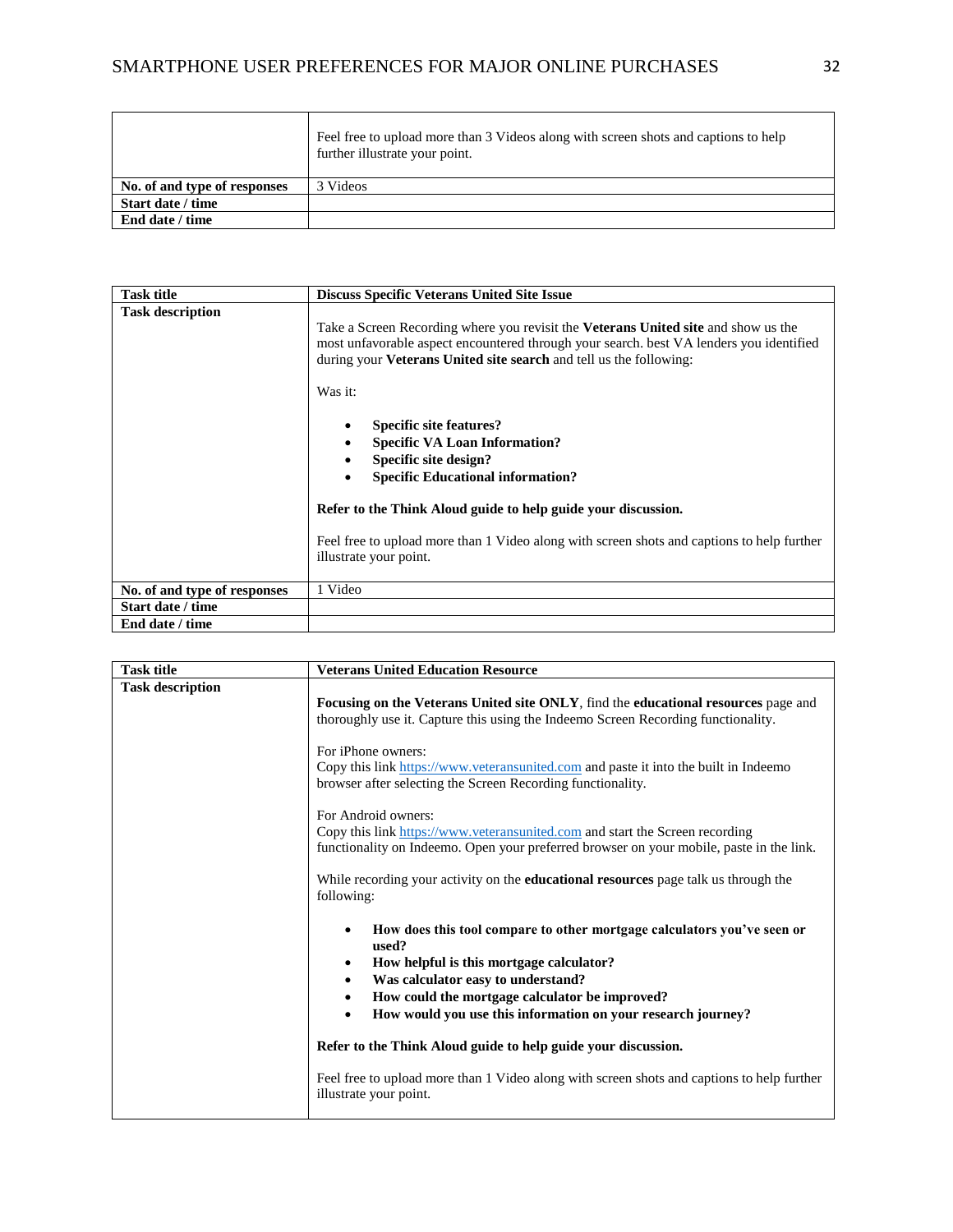| No. of and type of responses | Video |
|------------------------------|-------|
| Start date / time            |       |
| End date / time              |       |

| <b>Task title</b>            | <b>Veterans United Mortgage Calculator</b>                                                                                                                                                  |
|------------------------------|---------------------------------------------------------------------------------------------------------------------------------------------------------------------------------------------|
| <b>Task description</b>      | Focusing on the Veterans United site ONLY, find the mortgage calculator page and<br>thoroughly use it. Capture this using the Indeemo Screen Recording functionality.<br>For iPhone owners: |
|                              | Copy this link https://www.veteransunited.com and paste it into the built in Indeemo<br>browser after selecting the Screen Recording functionality.<br>For Android owners:                  |
|                              | Copy this link https://www.veteransunited.com and start the Screen recording<br>functionality on Indeemo. Open your preferred browser on your mobile, paste in the link.                    |
|                              | While recording your activity on the <b>mortgage calculator</b> page talk us through the<br>following:                                                                                      |
|                              | How does this tool compare to other mortgage calculators you've seen or<br>$\bullet$<br>used?                                                                                               |
|                              | How helpful is this mortgage calculator?<br>$\bullet$<br>Was calculator easy to understand?<br>$\bullet$                                                                                    |
|                              | How could the mortgage calculator be improved?<br>$\bullet$                                                                                                                                 |
|                              | How would you use this information on your research journey?                                                                                                                                |
|                              | Refer to the Think Aloud guide to help guide your discussion.                                                                                                                               |
|                              | Feel free to upload more than 1 Video along with screen shots and captions to help further<br>illustrate your point.                                                                        |
| No. of and type of responses | 1 Video                                                                                                                                                                                     |
| Start date / time            |                                                                                                                                                                                             |
| End date / time              |                                                                                                                                                                                             |

| <b>Task title</b>       | <b>Veterans United Comparison Tool</b>                                                                                                                                                                                                                                                    |  |
|-------------------------|-------------------------------------------------------------------------------------------------------------------------------------------------------------------------------------------------------------------------------------------------------------------------------------------|--|
| <b>Task description</b> | <b>Focusing on the Veterans United site ONLY, find the lender comparison</b> page and<br>thoroughly use it. Capture this using the Indeemo Screen Recording functionality.                                                                                                                |  |
|                         | For iPhone owners:<br>Copy this link https://www.veteransunited.com and paste it into the built in Indeemo<br>browser after selecting the Screen Recording functionality.                                                                                                                 |  |
|                         | For Android owners:<br>Copy this link https://www.veteransunited.com and start the Screen recording<br>functionality on Indeemo. Open your preferred browser on your mobile, paste in the link.<br>While recording your activity on the <b>lender comparison</b> page talk us through the |  |
|                         | following:<br>How does this tool compare to other comparison tools you've seen or used?<br>$\bullet$                                                                                                                                                                                      |  |
|                         | How helpful is this comparison tool?<br>$\bullet$<br>Was comparison tool easy to understand?<br>$\bullet$<br>How could the comparison tool be improved?<br>$\bullet$                                                                                                                      |  |
|                         | How would you use this information on your research journey?<br>$\bullet$<br>Refer to the Think Aloud guide to help guide your discussion.                                                                                                                                                |  |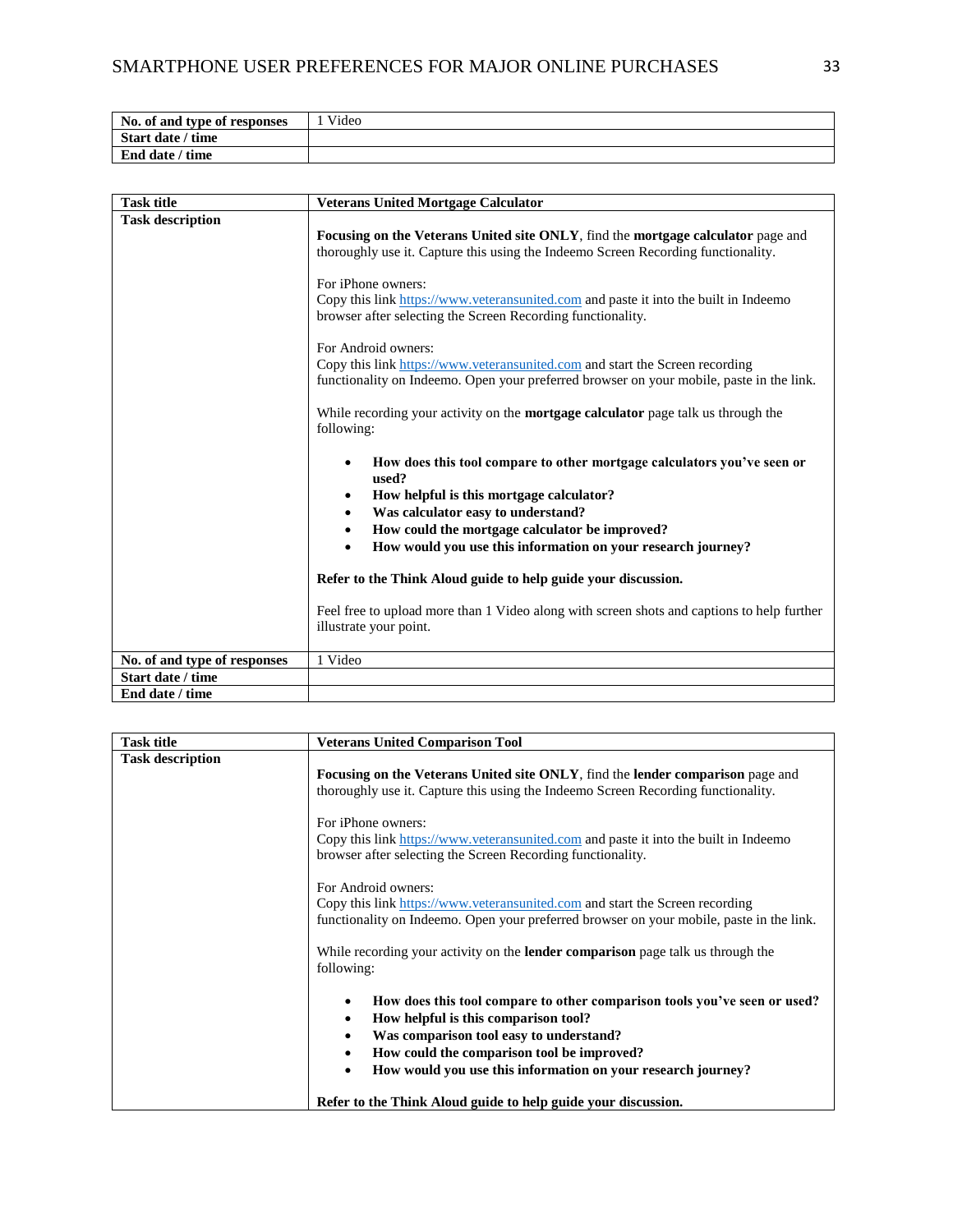|                              | Feel free to upload more than 1 Video along with screen shots and captions to help further<br>illustrate your point. |
|------------------------------|----------------------------------------------------------------------------------------------------------------------|
| No. of and type of responses | Video                                                                                                                |
| Start date / time            |                                                                                                                      |
| End date / time              |                                                                                                                      |

| <b>Task title</b>            | <b>Survey: Veterans United Comparison Tool</b>                                                                                                                                                                                                        |
|------------------------------|-------------------------------------------------------------------------------------------------------------------------------------------------------------------------------------------------------------------------------------------------------|
| <b>Task description</b>      | After viewing the comparison tool: Please go to take the survey found on this link:<br>https://missouri.qualtrics.com/jfe/form/SV enPXaOfOIEpWEBv<br>After you have completed the survey, please respond to this task with a Note saying<br>Complete. |
| No. of and type of responses | l Note                                                                                                                                                                                                                                                |
| Start date / time            |                                                                                                                                                                                                                                                       |
| End date / time              |                                                                                                                                                                                                                                                       |

| <b>Completion message</b>          |                                                                                      |
|------------------------------------|--------------------------------------------------------------------------------------|
| This is a <b>mandatory</b> message | Thanks again for joining our project!                                                |
| that appears at the end of the     |                                                                                      |
| task list telling the respondents  | We look forward to viewing your posts.                                               |
| what will happen when they         |                                                                                      |
| finish the fieldwork.              | We may be in contact via Indeemo with some comments / questions on your responses so |
|                                    | please be sure to switch on notifications for Indeemo.                               |
| This will be shown at the footer   |                                                                                      |
| of all task lists. For sequential  | We will be in contact re next steps.                                                 |
| task lists, it will be shown once  |                                                                                      |
| the last task is complete.         | Thanks.                                                                              |
|                                    |                                                                                      |
| For scheduled task lists, a date   |                                                                                      |
| and time will be required (next    |                                                                                      |
| field below)                       |                                                                                      |
| <b>Display Date / Time</b>         |                                                                                      |
| (applicable for scheduled task     |                                                                                      |
| <i>lists only</i> )                |                                                                                      |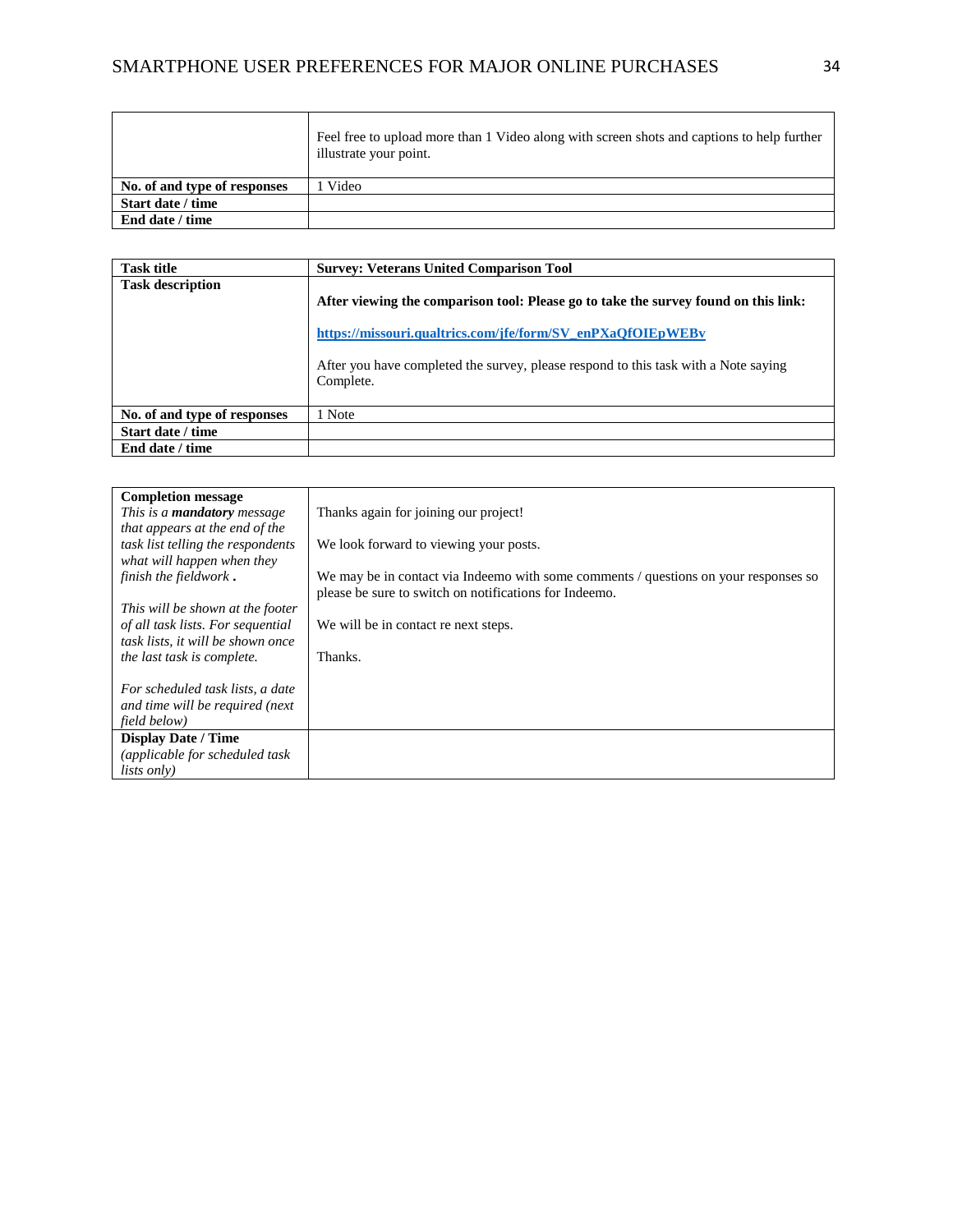#### **A.4 Semi-Structured Interview**

Warm Up:

First of all, can you tell me what you thought about the Indeemo app? Did you like using it? Are there features that could be improved on it?

Can you think of any differences between using a desktop versus a smartphone when **looking for something to buy online?**

Can you think of any differences of using desktops versus smartphones when it comes to buying something important? (Actuals/Behavioral/Beliefs)

Please explain how you use both types of devices, any similarities and/or differences**.**

## **Let's talk about your first broad search for VA home loans.**

**<https://www.valoans.com/compare-lenders/>**

When looking for VA home loan home information online, tell me how you searched for and found that information on your smartphone. (Behavioral/Exploratory)

When you found information you were interested in, what did you do with it?

Potential Probe: For instance, do you save any of the information you found? (Behavioral/Actuals)

Did you encounter any tools or information sources you found helpful or useful during your search? (Behavioral/Beliefs)

If yes: "Tell me more about those things"

If no: "Please tell me why"

Did you ever feel like you couldn't find the information you needed on your smartphone? (Attitudes-Feelings/Actuals)

If Yes "Tell me a little more about that"

Did you ever feel the desire to use a desktop/laptop when looking for VA home loan information? (Attitudes-Feelings/Actuals)

If Yes "Tell me a little more about that"

#### **Let's look at the Veterans United Lender Comparison Tool**

What's your visual impression of the comparison tool? For instance, tell me about the layout. How does it make you feel? (Actuals/Attitude-Feelings)

Do you think this tool is a useful on a smartphone? (Actuals/Attitude-Feelings)

Why or Why Not?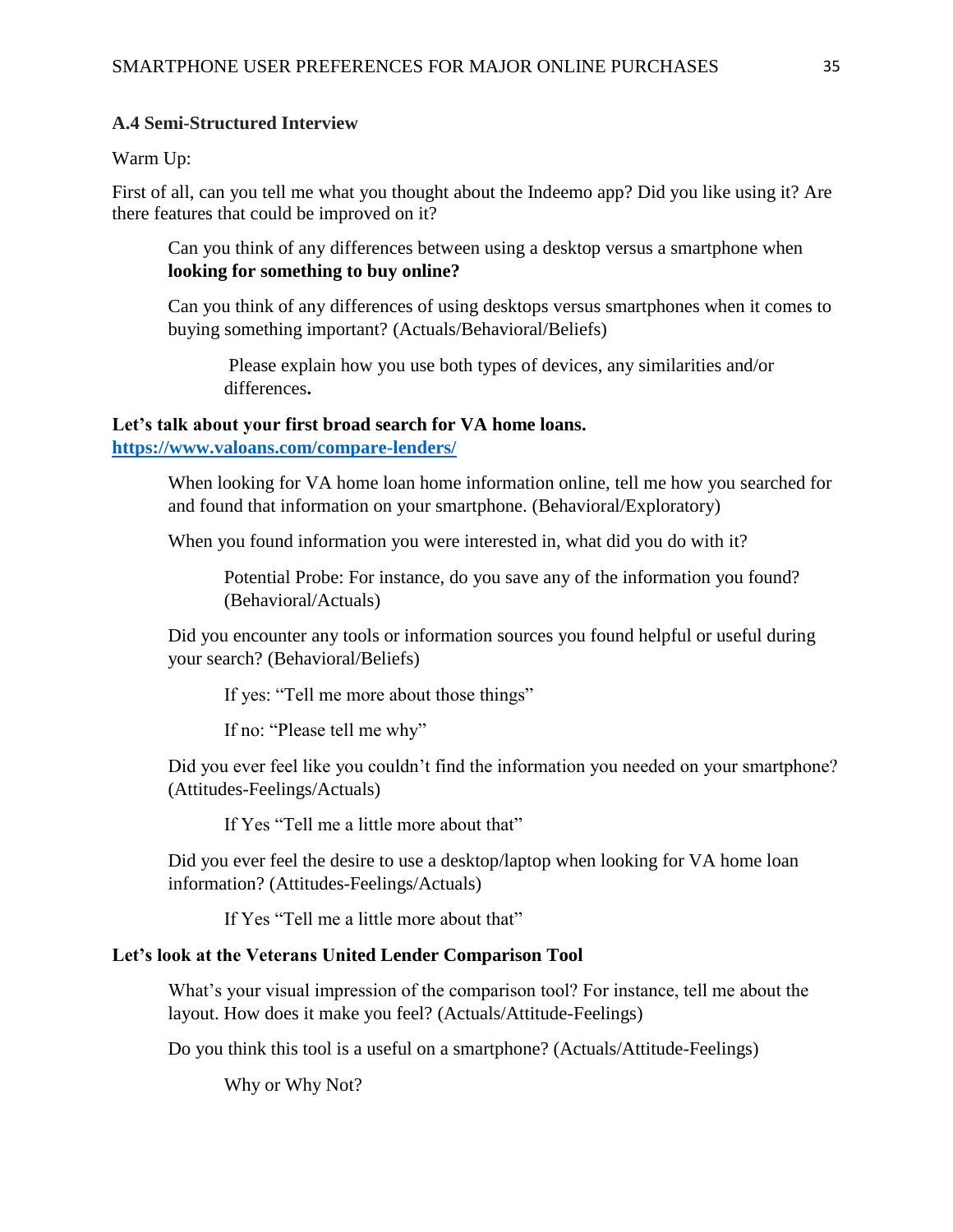Is there anything you DON'T like about like about it? (Actuals/Attitude-Feelings)

Do you trust the information you found on this page? (Beliefs/Attitude-Feelings)

(Why or why not?)

How would you use the information you found on the comparison page? (Behavioral/Actuals)

Is there anything you would like to be able to do with the information you learned on it? (Behavioral/Exploratory/Optimals)

Can you think of any ways that it (/compare tool) could be improved? (Exploratory/Optimals)

Would it be helpful to save this information to revisit later? (Behavioral/Exploratory/Optimals)

# **Let's talk about your overall experiences when using a smartphone to look at home loan related information.**

Do you have a spouse or partner you're working with to find a VA home loan and home?

If Yes:

How do you work together to find and share information with each other?

Can you think of any ways to better support working with each other through this process? (Tools? Sharing?)

When seeking home loan information, can you remember any difficulties or frustrations seeking the information you needed on your smartphone? (Beliefs/Actuals)

If you can't find the information you need on a smartphone, what other devices or resources would you utilize and why? (Actuals/Beliefs/Attitudes-Feelings)

What do you think are the ADVANTAGES of using a smartphone  $\&$  mobile site versus a desktop to search for a VA home loan? (Beliefs/Attitudes-Feelings)

What do you think are the DISADVANTAGES of using a smartphone & mobile site versus a desktop to search for a VA home loan? (Beliefs/Attitudes-Feelings)

Thinking back to all of your activity, what should a smartphone device  $\&$  mobile site/app be able to ideally do to help you find the information you need for major purchases? (Beliefs/Exploratory/Optimal/Attitude-Feelings)

Closing:

If they prefer desktop over mobile, explore what would make them want to use mobile more.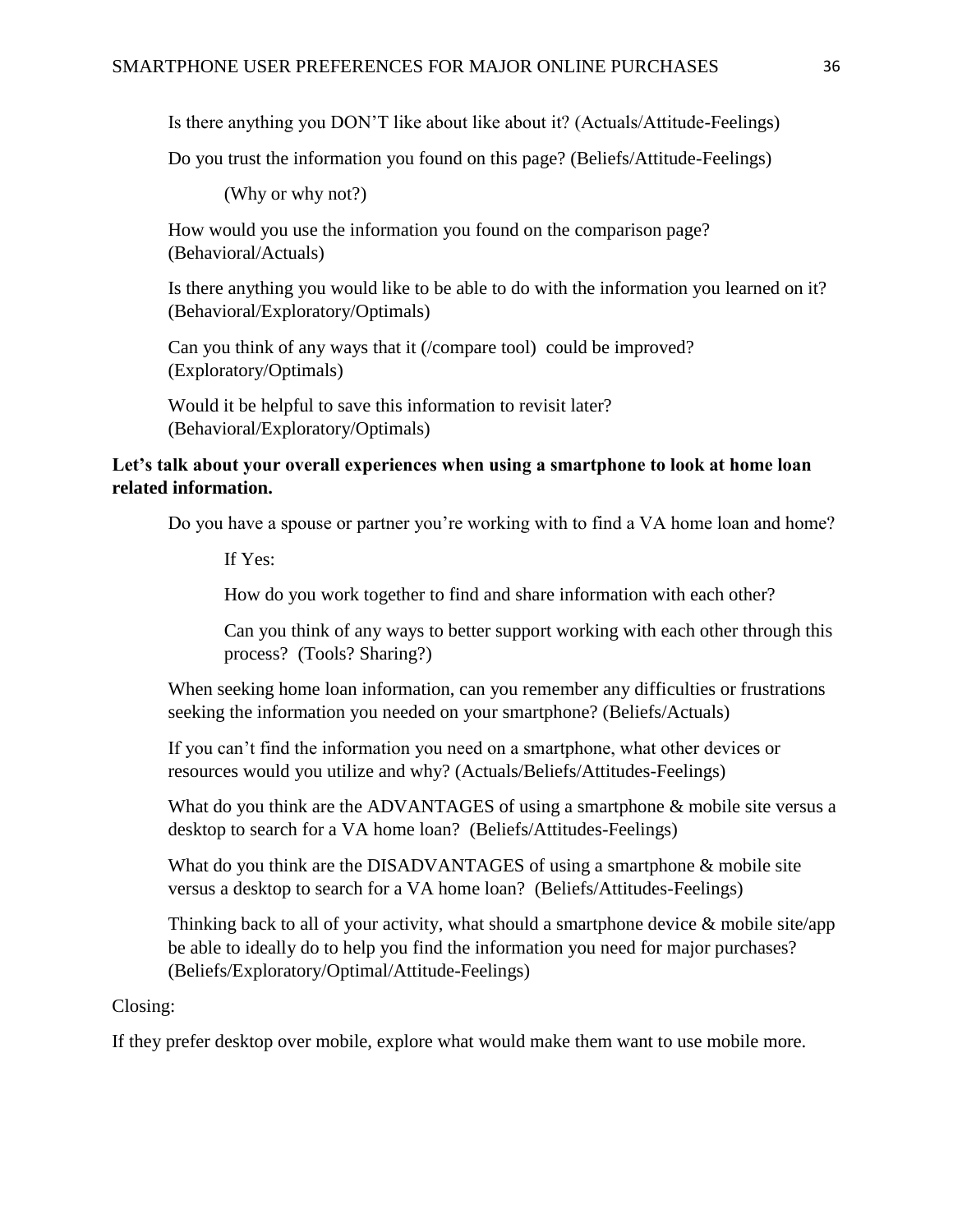# **Appendix B**

### **Materials**

### **B.1 Think Aloud Prompt Guide**

Instructions: Reference during your recorded journey

**Journey:** What are you looking for/ Where are you going**? WHY?** 

**Desktop/Laptop:** Would this be better utilized on a desktop/Laptop? **WHY?**

**Using Smartphone:** Is the smartphone helpful with your current focus? **HOW and WHY?** 

**Using Ease:** How difficult (or easy) is this to use with your smartphone? **WHY?**

**Site Design:** Does the site help your research goals? **How** and/or **WHY?** 

**Understanding Ease:** How difficult (or easy) is this to understand? **WHY?**

**Trust:** Do you trust this information? **WHY?** 

**Improvement:** Does this need to be improved? **HOW and WHY?**

**Missing:** Is information, support, tools or anything else missing?

**Problems:** What do you think is a problem? **WHY?** 

**Save:** Is there information you wish to save? **HOW and WHY?** 

**Tools:** Is this tool helpful or not? **HOW and WHY?** 

**SUGGESTIONS:** What suggestions do you have for (any) improvement? **HOW and WHY?** 

**Liked:** What did you like? **WHY?**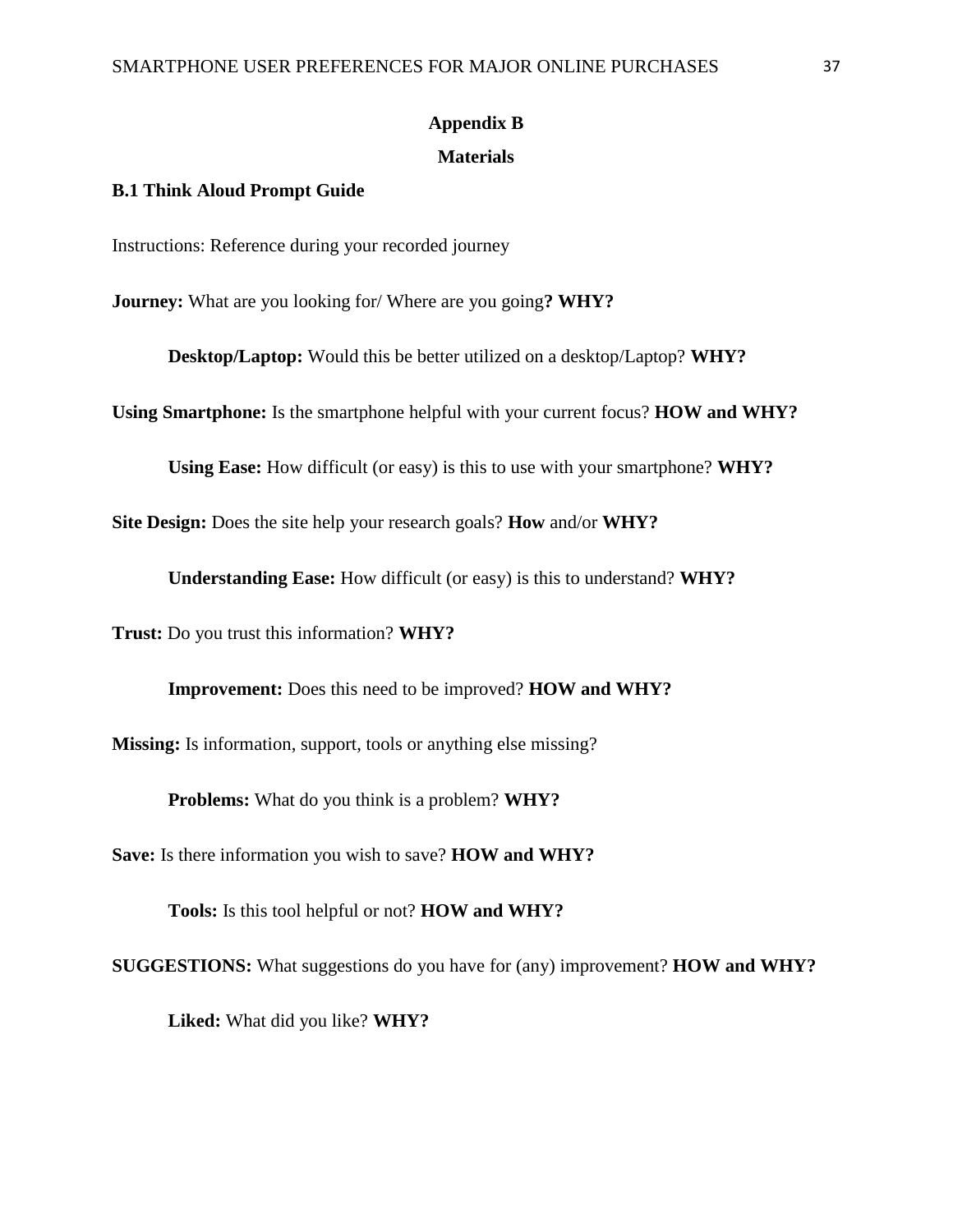# **Appendix C**

# **Results**

# **C.1 Coding Scheme from DeDoose**

| Searching<br>Immediacy<br><b>Information Discovery</b><br><b>Anti-Needs</b><br><b>Capuring/Saving Information</b><br><b>Social Support</b><br><b>Information Sharing</b><br><b>Information Design Consideration</b><br>Returning | Concern<br>Confusion        |
|----------------------------------------------------------------------------------------------------------------------------------------------------------------------------------------------------------------------------------|-----------------------------|
|                                                                                                                                                                                                                                  |                             |
|                                                                                                                                                                                                                                  |                             |
|                                                                                                                                                                                                                                  | <b>Empowerment</b>          |
|                                                                                                                                                                                                                                  | <b>Suggestion</b>           |
| Smartphone                                                                                                                                                                                                                       | Innovation                  |
| <b>Information Avoidence</b><br><b>Smartphone Support</b>                                                                                                                                                                        | <b>Needed Improvement</b>   |
| <b>Research Type</b><br><b>Smartphone Limitation</b>                                                                                                                                                                             | Source                      |
| Cursory<br><b>Smartphone Design Consideration</b>                                                                                                                                                                                | <b>Inforamtion Overload</b> |
| In Depth<br>Desktop/Laptop                                                                                                                                                                                                       | Vendor                      |
| Veterans United<br><b>Desktop/Laptop Support</b>                                                                                                                                                                                 | Indeemo                     |
| <b>Aesthetic Related</b><br><b>Desktop/Laptop Limitation</b>                                                                                                                                                                     | <b>Indeemo Impressions</b>  |
| Interaction/Interface Realted<br><b>Purchase Decision Complexity</b>                                                                                                                                                             | <b>Indeemo Problems</b>     |
| <b>Process Realted</b><br><b>Complex Decision Making</b>                                                                                                                                                                         |                             |
| <b>Function Supports</b>                                                                                                                                                                                                         |                             |
| <b>Simple/Less Complex Decision Making</b><br><b>Functions Support</b>                                                                                                                                                           |                             |
| <b>Reactions</b><br><b>Functions Hinder</b>                                                                                                                                                                                      |                             |
| <b>Frustration</b><br><b>Function Design Considerations</b>                                                                                                                                                                      |                             |
| <b>Satisfaction</b><br>Tools                                                                                                                                                                                                     |                             |
| <b>Dissatisfaction</b><br><b>Searching Tools</b>                                                                                                                                                                                 |                             |
| <b>Expectation</b><br>Mental                                                                                                                                                                                                     |                             |
| Confidence<br><b>Saving/Capturing Tools</b>                                                                                                                                                                                      |                             |
| Indifference<br><b>Home Loan Tools</b>                                                                                                                                                                                           |                             |
| <b>Tool Design Considerations</b><br><b>Trustworthiness/Credibility</b>                                                                                                                                                          |                             |